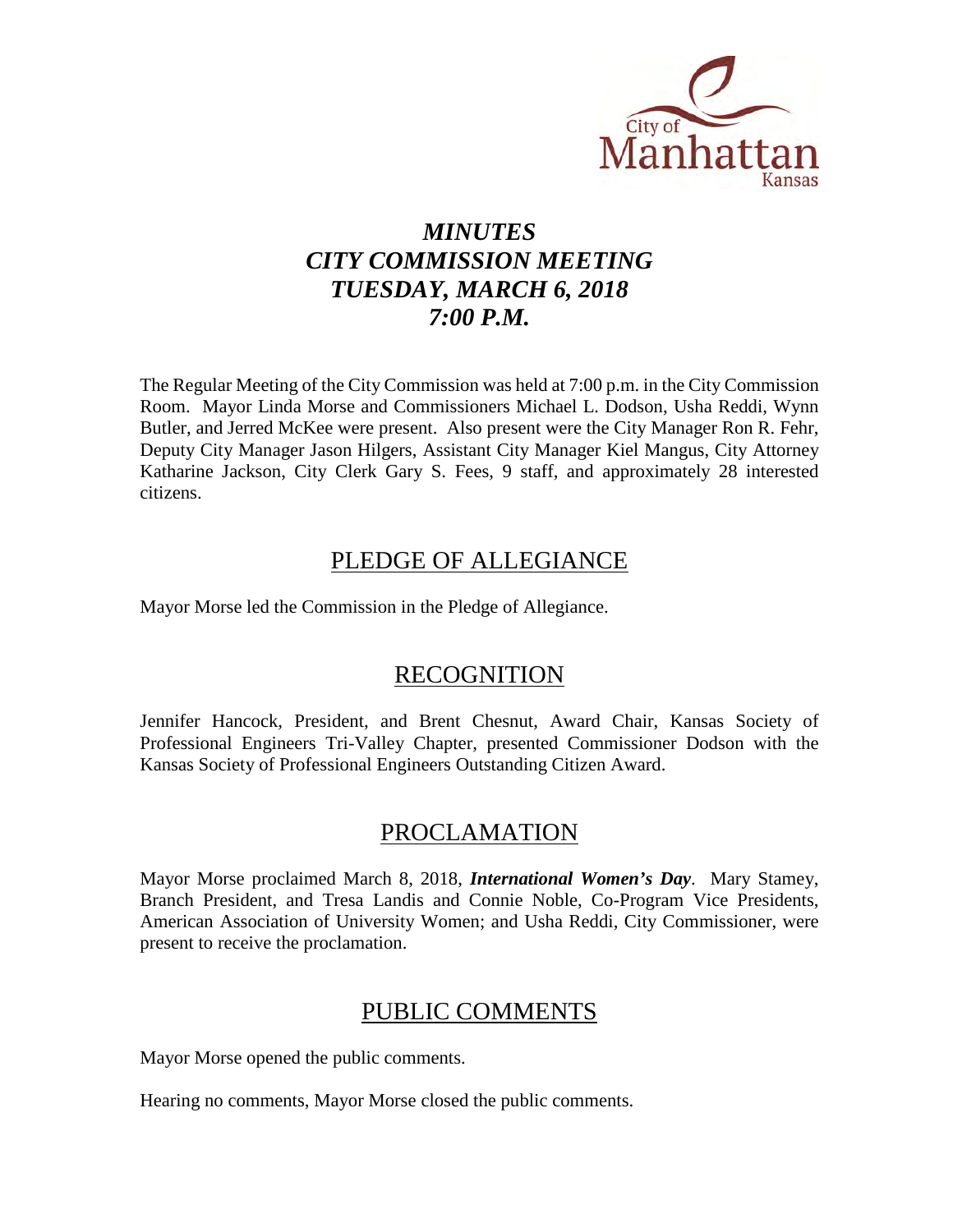# COMMISSIONER COMMENTS

Commissioner McKee informed the community that Mayor Morse, himself, and two City staffers would be attending the National League of Cities Conference March 11-14, 2018, as well as visit with our congressional delegation. He stated that if any citizen has an item they wish to carry to Washington, D.C., to reach out to one of the Commissioners.

Commissioner Butler stated that he participated as a judge for the annual "Yes for Liberty" Constitution Bee Scholarships on Sunday, March 4, 2018. He said that students from across Kansas competed for scholarships. He congratulated all the participants and highlighted the top award winner Anne Serafin, from St. Mary's Academy; second place winner Madison Porter, from Shawnee Mission West High School; and third place winner Emma Bryan, from St. Mary's Academy. He stated that Saturday, March 10, 2018, will be Fake Patty's Day and expressed his appreciation in advance to the Riley County Police Department, Emergency Management Services, and the Manhattan Fire Department to ensure public safety. He encouraged those participating in the event to be mindful that all laws will be enforced.

Commissioner Reddi stated that there would not be a City Commission Work Session on Tuesday, March 13, 2018, due to the National League of Cities Conference. She encouraged those interested to attend the Legislative Coffee on Saturday, March 10, 2018, at the Sunset Zoo. She also encouraged everyone to attend the Rainforest Adventure exhibit at the Flint Hills Discovery Center. She stated there would be a Youth Entrepreneurship Challenge on March 13, 2018, from 9:30 a.m. - 12:30 p.m. at Pottorf Hall in CiCo Park and said that this is a great opportunity to showcase the talents of our youth.

Commissioner Dodson thanked the students at Kansas State University for organizing the recent Relay for Life fundraising event sponsored by the American Cancer Society. He stated the Flint Hills Home Show was held March 2-4, 2018, at the National Guard Armory, showcasing the latest products and building techniques with engineers, craftsmen, and businesspersons in our community.

Mayor Morse stated the Fake Patty's Day event is a busy time in the community and especially in Aggieville. She encourage everyone participating in the event to be on his or her good behavior. She said the following week on Saturday, March 17, 2018, will be the St. Patrick's Day events. She said the Community Appreciation Day at Sunset Zoo will be on Saturday, March 24, 2018, and encouraged everyone to enjoy free admission from noon - 5:00 p.m.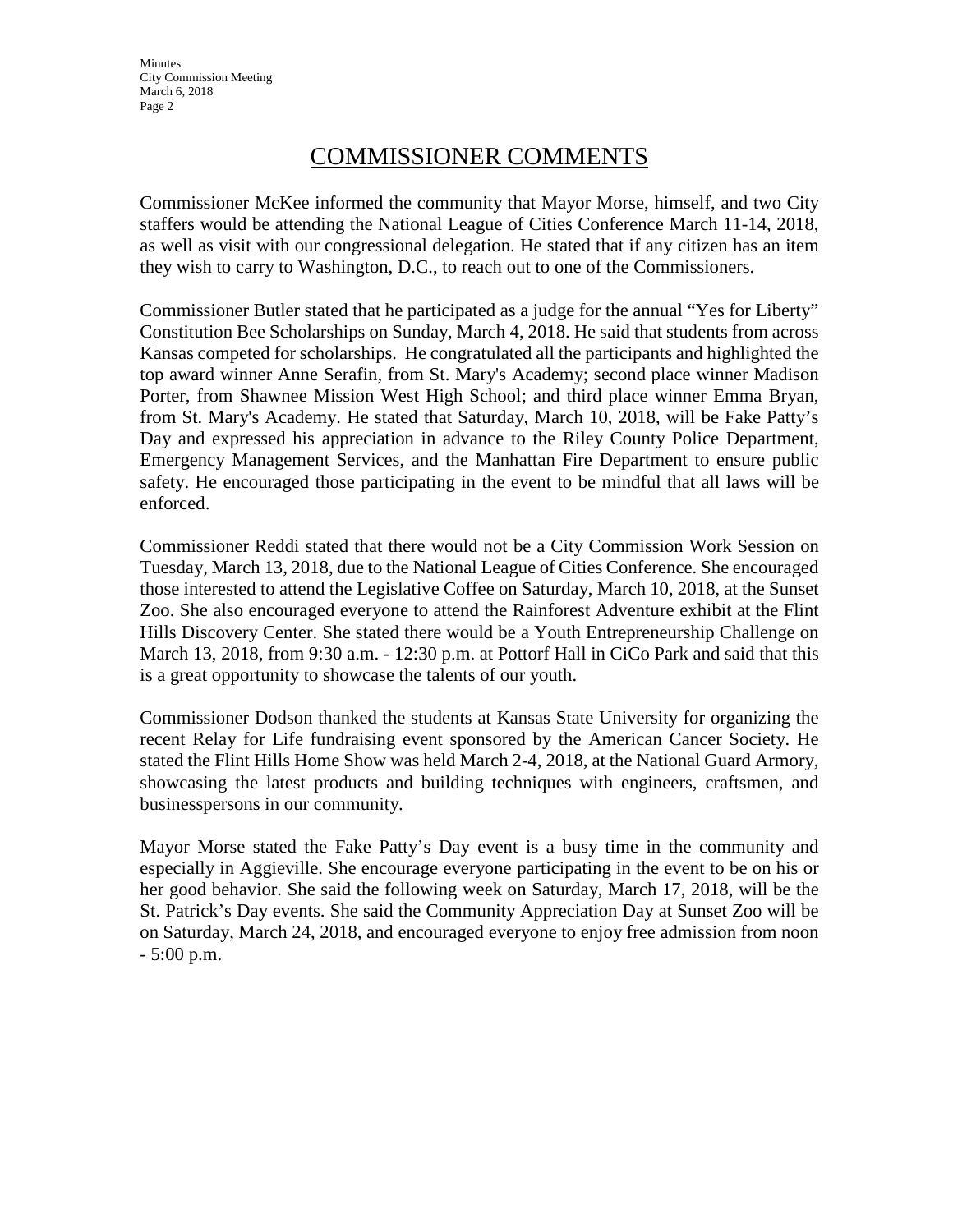## CONSENT AGENDA

(\* denotes those items discussed)

### **MINUTES**

The Commission approved the minutes of the Regular City Commission Meeting held Tuesday, February 20, 2018.

### **CLAIMS REGISTER NOS. 2874 AND 2875**

The Commission approved Claims Register Nos. 2874 and 2875 authorizing and approving the payment of claims from February 14, 2018 – February 27, 2018, in the amounts of \$561,285.29 and \$2,993,121.35, respectively.

## **LICENSES**

The Commission approved a Tree Maintenance License for calendar year 2018 for Parsons Tree Care, 1401 Zeandale Road; and annual Cereal Malt Beverages Off-Premises Licenses for Dillons #94, 1101 Westloop Place, and Ampride, 215 East Poyntz Avenue.

### **ORDINANCE NO. 7344 – STORMWATER FEE STRUCTURE**

The Commission approved Ordinance No. 7344 defining the fee structure for stormwater rates by implementing an Equivalent Residential Unit (ERU) fee structure setting the commercial rate at \$3.96 per month and the residential rate at \$5.34 per month, effective July 1, 2018.

### **ORDINANCE NO. 7345 – AMEND – AIRPORT MANAGEMENT AND CONTROL**

The Commission approved Ordinance No. 7345 amending Section 7-37 of the Code of Ordinances relating to management and control at the Manhattan Regional Airport.

#### **ORDINANCE NO. 7346 – AMEND – AIRPORT PARKING REGULATIONS**

The Commission approved Ordinance No. 7346 amending Section 7-82 of the Code of Ordinances relating to parking regulations at the Manhattan Regional Airport.

#### **RESOLUTION NO. 030618-A – CITY OFFICER DESIGNATION**

The Commission approved Resolution No. 030618-A confirming the designation of the positions of Assistant Airport Director, Airport Security Coordinator, Airport Security Technician, Deputy Building Official, Assistant Building Official, Code Services Officer III, Deputy Fire Marshall, Assistant Fire Marshall, Environmental Compliance Manager, and Stormwater Engineer; changing the title of Assistant Director of Fire Services-Technical Services to Assistant Chief or Assistant Director of Fire Services; and deleting the Rental Inspection Officer (I and II), pursuant to Charter Ordinance No. 39, giving each position the authority to issue complaints for violations of City ordinances.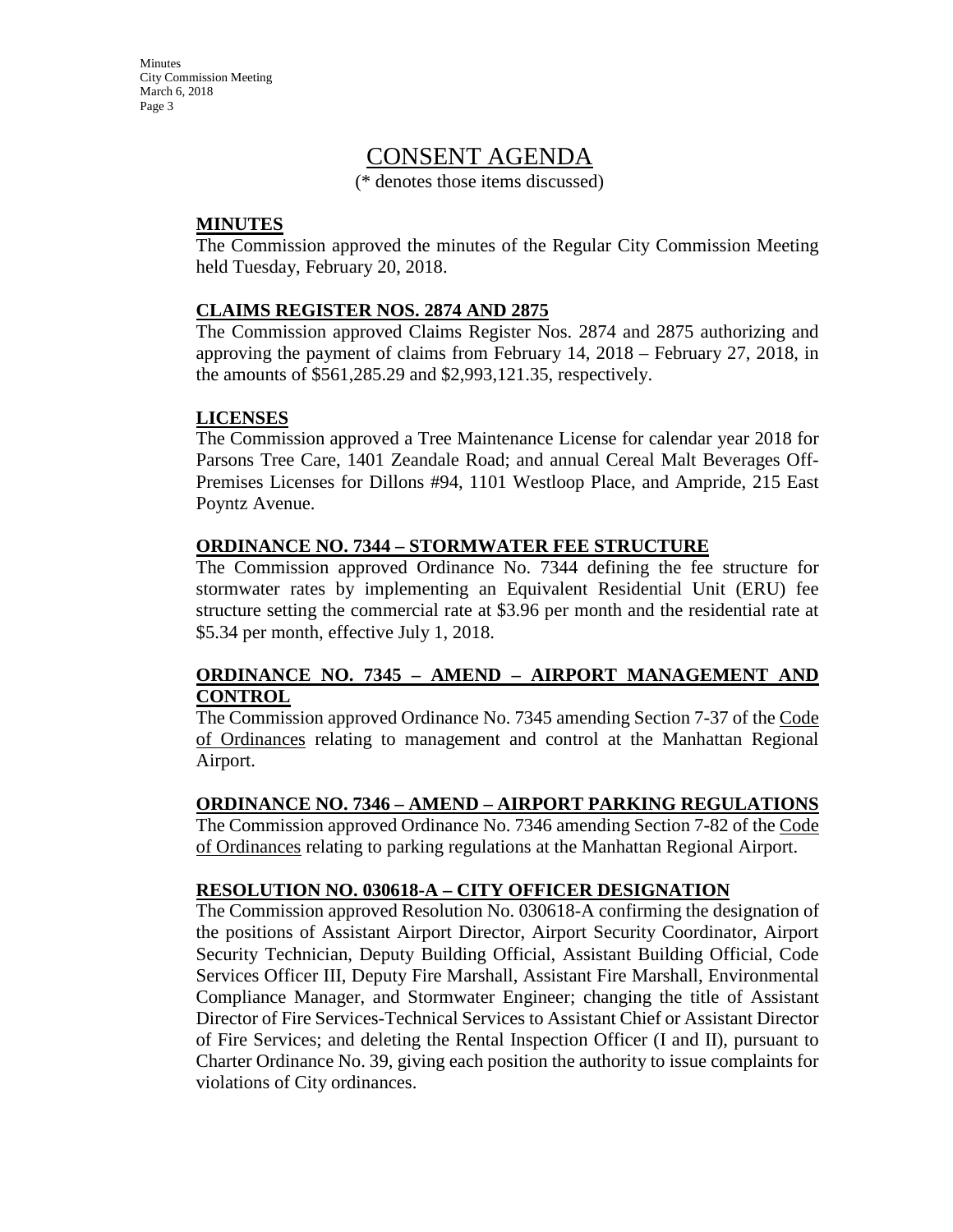# CONSENT AGENDA (*CONTINUED*)

## **AGREEMENT – DESIGN-BUILD – PHASE 1 – MIDDLE SCHOOL IMPROVEMENTS (SP1802)**

The Commission authorized City Administration to finalize and the Mayor and City Clerk to execute Phase 1 of the design-build contract with McCown Gordon Construction, of Manhattan, Kansas, along with their design/construction team for design of the two indoor recreation facilities to be constructed at the Anthony and Eisenhower Middle Schools (SP1802).

## **FEDERAL FUNDS EXCHANGE**

The Commission authorized City Administration to accept the Federal Funds exchange for 2018 in the amount of \$463,904.18 for future transportation projects.

#### **AGREEMENT – PROFESSIONAL SERVICES – SOUTH MANHATTAN AVENUE TRAIL CROSSING IMPROVEMENTS (SW1802)/PECAN CIRCLE TRAIL CROSSING IMPROVEMENTS (SW1803)**

The Commission authorized the Mayor and City Clerk to execute an Agreement for Professional Engineering Services, in an amount not to exceed \$30,593.00, with Schwab-Eaton, P.A., of Manhattan, Kansas, for the South Manhattan Avenue Trail Crossing (SW1802) and the Pecan Circle Trail Crossing (SW1803) projects over the Union Pacific railroads tracks.

## **CHANGE ORDER NO. 32 – WEST ANDERSON AVENUE TRANSPORTATION PROJECT (SM1604)**

The Commission approved and authorized the Mayor to execute Change Order No. 32 resulting in a net increase in the amount of \$149,608.27 (+4.23%) to the contract with Pavers, Inc., of Salina, Kansas, for the West Anderson Avenue Transportation project (SM1604).

## **\* INTERLOCAL AGREEMENT – FOOD AND FARM COUNCIL**

Commissioner Butler voiced concerns with the Interlocal Agreement with Riley County to establish a Food and Farm Council. He was concerned with the amount of staff time that would be involved as well as creating another outside agency with the potential of seeking public funds.

The Commission authorized the Mayor and City Clerk to execute an Interlocal Agreement with Riley County to establish a Food and Farm Council for Riley County and Manhattan.

## **BYLAWS – AMENDED – CEMETERY BOARD**

The Commission approved and authorized the Mayor and City Clerk to execute the amended bylaws for the Cemetery Board.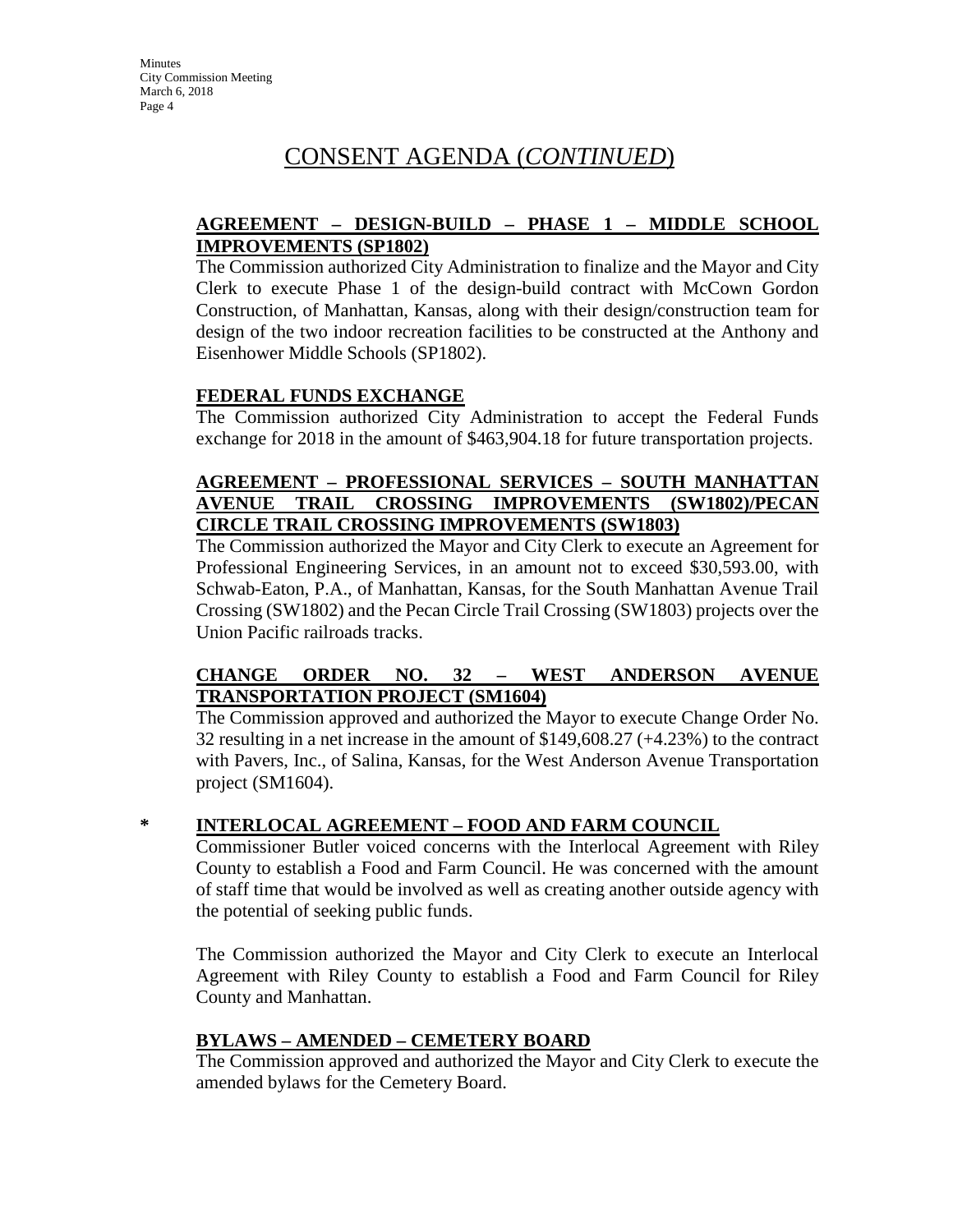# CONSENT AGENDA (*CONTINUED*)

#### **PURCHASE – STORMWATER DIVISION – UNIT 327 – ¾-TON PICKUP TRUCK**

The Commission authorized City Administration to purchase a ¾-ton pickup truck for the Stormwater Division utilizing the State vehicle bid for a total cost of \$24,707.74, to be paid from the Stormwater Fund.

### **BOARD APPOINTMENTS**

The Commission approved the following appointments by Mayor Morse to various boards and committees of the City.

### *Airport Advisory Board*

Appointment of Josh McCowan, 1800 College Avenue, to fill the unexpired Kansas State University term of Jackie Hartman. Mr. McCowan's term begins immediately and will expire June 26, 2020.

### *City-University Special Projects Fund Committee*

Appointment of Theo Stavropoulos, 1739 Kings Road, to a two-year Citizen term. Mr. Stavropoulous' term begins immediately and will expire June 30, 2019.

## *Historic Resources Board*

Re-appointment of Eileen Meyer, 2429 Buena Vista Drive, to a three-year Real-Estate Term. Ms. Meyer's term will begin May 1, 2018, and will expire April 30, 2021.

## *Housing Authority Board of Commissioners*

Re-appointment of Kennedy Clark, 3308 Effingham Road, to a four-year term. Ms. Clark's term begins immediately and will expire March 3, 2022.

Mayor Morse opened the public comments.

Hearing no comments, Mayor Morse closed the public comments.

After discussion and comments from the Commission, Commissioner Dodson moved to approve the consent agenda. Commissioner Reddi seconded the motion. On a roll call vote, motion carried 5-0, with the exception of Item L, INTERLOCAL AGREEMENT – FOOD AND FARM COUNCIL, which carried 4-1, with Commissioner Butler voting against the item.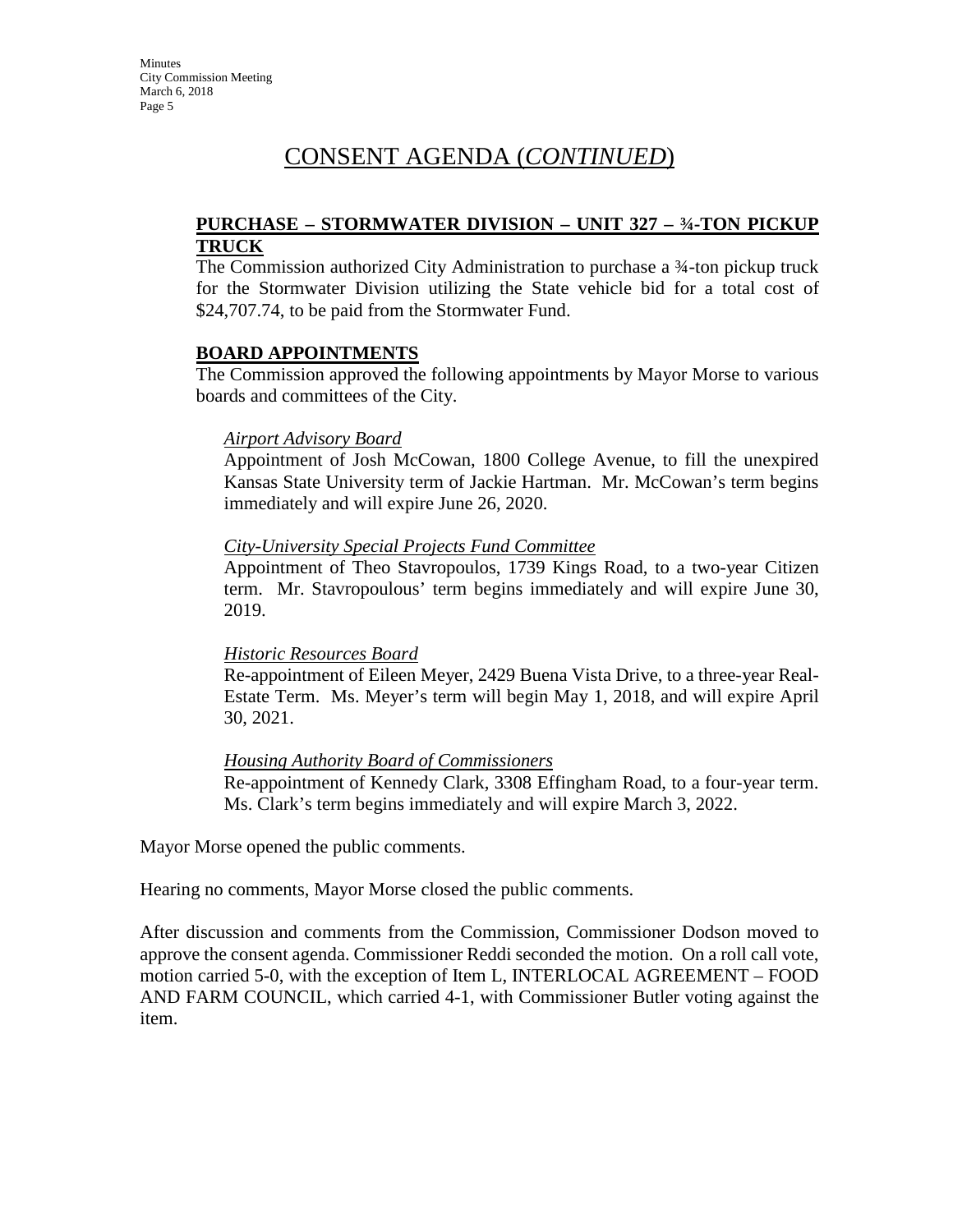# GENERAL AGENDA

### **RESOLUTION NO. 030618-B - 719 BLUEMONT AVENUE - DECLARED AN UNSAFE OR DANGEROUS STRUCTURE**

Brad Claussen, Building Official, presented an overview of the item. He provided background information on the structure, presented the outline of the public hearing procedure, highlighted cost considerations, and presented evidence and photographs of unsafe or dangerous conditions of the property. He presented information regarding fire hazards in vacant structures and highlighted the recommended action for the Commission to consider. He then responded to questions from the Commission regarding the status of property taxes paid and the notices provided to the property owner.

Mayor Morse opened the public hearing.

Phil Anderson, 1719 Fairchild Avenue, informed the Commission that he owns rental property adjacent to the 719 Bluemont Avenue property and voiced concerns with the present condition of the subject property. He provided additional information on the history of the property, neighborhood, and concerns with the deterioration of the structure, existing hazards, and negative impacts on the adjacent property values. He encouraged the Commission to take the structure down and stated that as a community, more can be done in the older neighborhoods to protect the integrity of the neighborhoods.

Mayor Morse asked if anyone was present to represent the property owner or a lienholder that would like to speak to this item.

Hearing no other comments, Mayor Morse closed the public hearing.

After discussion and comments from the Commission, Commissioner Butler moved to approve Resolution No. 030618-B finding the structure at 719 Bluemont Avenue unsafe or dangerous and setting a time frame of April 20, 2018, for repair or removal. Commissioner McKee seconded the motion. On a roll call vote, motion carried 5-0.

### **FIRST READING - AMEND FINAL DEVELOPMENT PLAN - LOT 1, DOWNTOWN ENTERTAINMENT DISTRICT PLANNED UNIT DEVELOPMENT (PARKING LOT AT THE NORTHEAST CORNER OF SOUTH 4TH STREET AND COLORADO STREET FOR AN UNSPECIFIED TEMPORARY AMOUNT OF TIME)**

Commissioner McKee announced that he would recuse himself from the item due to his employer being CivicPlus.

Carol Davidson, Senior Planner, presented an overview of the item. She highlighted the proposed Planned Unit Development (PUD) amendment, map of the subject site, and recommendation of approval from the Manhattan Urban Area Planning Board. She then responded to questions from the Commission regarding the conditions of approval.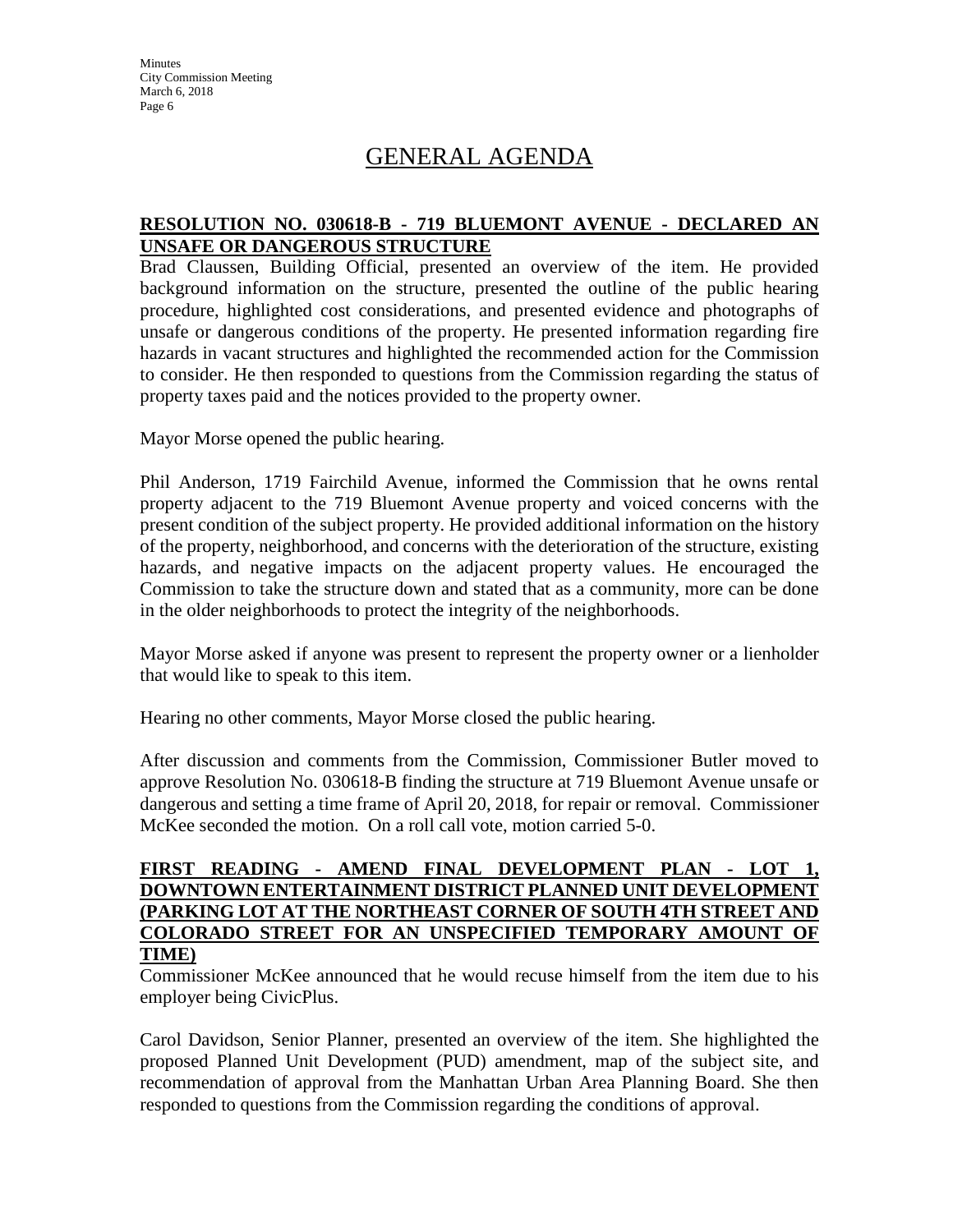# GENERAL AGENDA (*CONTINUED*)

#### **FIRST READING - AMEND FINAL DEVELOPMENT PLAN - LOT 1, DOWNTOWN ENTERTAINMENT DISTRICT PLANNED UNIT DEVELOPMENT (PARKING LOT AT THE NORTHEAST CORNER OF SOUTH 4TH STREET AND COLORADO STREET FOR AN UNSPECIFIED TEMPORARY AMOUNT OF TIME)** *(CONTINUED)*

Mayor Morse opened the public comments.

Jessica Shaver, representing McCullough Development, informed the Commission that McCullough Development applied for the PUD amendment on behalf of the owner of the subject property. She provided additional information on the PUD amendment to meet the parking needs of the CivicPlus employees and needs of a future commercial tenant to have dedicated parking space. She provided additional information on the request and asked the Commission to support the proposed amendment.

Hearing no other comments, Mayor Morse closed the public comments.

After discussion and comments from the Commission, Commissioner Reddi moved to approve first reading of an ordinance amending Ordinance No. 6804 and the Final Development Plan of Lot 1, Downtown Entertainment District Planned Unit Development, generally located on the northeast corner of Colorado Street and South 4<sup>th</sup> Street, based on the findings in the Staff Report *(See Attachment No. 1)* with three conditions of approval, and the recommendation of the Manhattan Urban Area Planning Board Planning Board. Commissioner Butler seconded the motion. On a roll call vote, motion carried 4-0.

Commissioner McKee rejoined the Commission at the dais.

## **REAL ESTATE CONTRACT - CITY PARKING LOT LOCATED AT 12TH STREET AND BLUEMONT AVENUE**

Commissioner Reddi moved to remove the item from the table. Commissioner Dodson seconded the motion. On a roll call vote, motion carried 5-0.

Jason Hilgers, Deputy City Manager, presented an overview of the item. He highlighted the history and addressed the Commissioners earlier request to eliminate the Industrial Revenue Bonds (IRB's), to remove the ability to waive zoning and permit contingencies, and to address parking during the day. He outlined the proposal from The Johnson Company, presented an aerial of the subject property, highlighted the financial impacts of the project, discussed future steps for Aggieville and financing considerations, provided the pros and cons of the decision, and considerations if the City decides to sell this property. He then responded to questions from the Commission regarding if other proposals were received.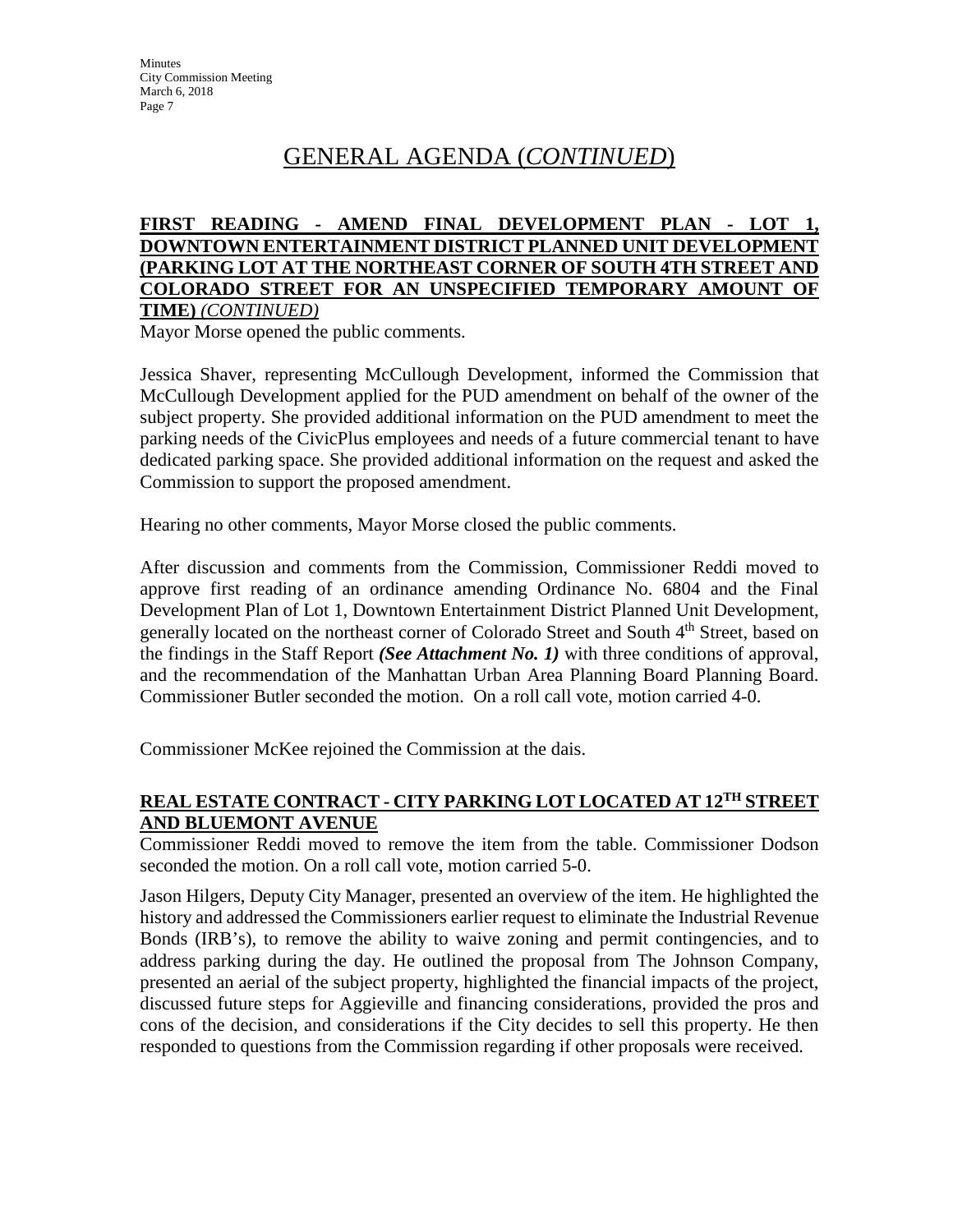# GENERAL AGENDA (*CONTINUED*)

### **REAL ESTATE CONTRACT - CITY PARKING LOT LOCATED AT 12TH STREET AND BLUEMONT AVENUE** *(CONTINUED)*

Eric Gonsher, Vice President of Brokerage and Development, representing The Johnson Company, informed the Commission that they were excited about the project and to bring back a plan before the Commission. He stated this project will be a catalyst for future development and said they have received wide community support from stakeholders and the Aggieville District. He then responded to questions from the Commission regarding public parking in the garage and stated that during non-peak times, they will provide free access to parking; however, the details still need to be ironed out and provided examples of the McNeill Group at other facilities.

Mayor Morse opened the public comments.

Linda Mays, Executive Director, Aggieville Business Association (ABA), responded to questions from the Commission regarding parking. She stated they discussed parking strategies and said there is a lack of consistency throughout Aggieville and recommended that everything be changed to two hour parking from 8:00 a.m. - 5:00 p.m. for additional turnover within the District. She stated they also talked with the Manhattan Christian College and discussed strategies and parking options for consideration. She informed the Commission that ABA stands united in support of the hotel going in and hoped the Commission would move forward with the proposal and to benefit Aggieville. She then responded to questions from the Commission about returning with an alternative parking plan.

Jason Grantham, 1212 Bluemont Avenue, representing the Bluemont Hotel, stated that a letter was sent to the Commission from his partner regarding a request for proposals (RFP) and voiced concern with the lack of open competiveness in the process. He said that it is obviously okay with the City moving forward without open competition or seeing what other options are out there. He stated that this is disappointing and reiterated that the City is selling this property at the rock-bottom price of \$800,000.00 and tying up this property for only \$300.00. He asked the Commission to consider all these items before this proposal is final.

Hearing no other comments, Mayor Morse closed the public comments.

Ron Fehr, City Manager, responded to questions from the Commission regarding other proposals received. He stated that an email was forwarded to him by the Mayor late in the afternoon that had a basic outline with proposed improvements.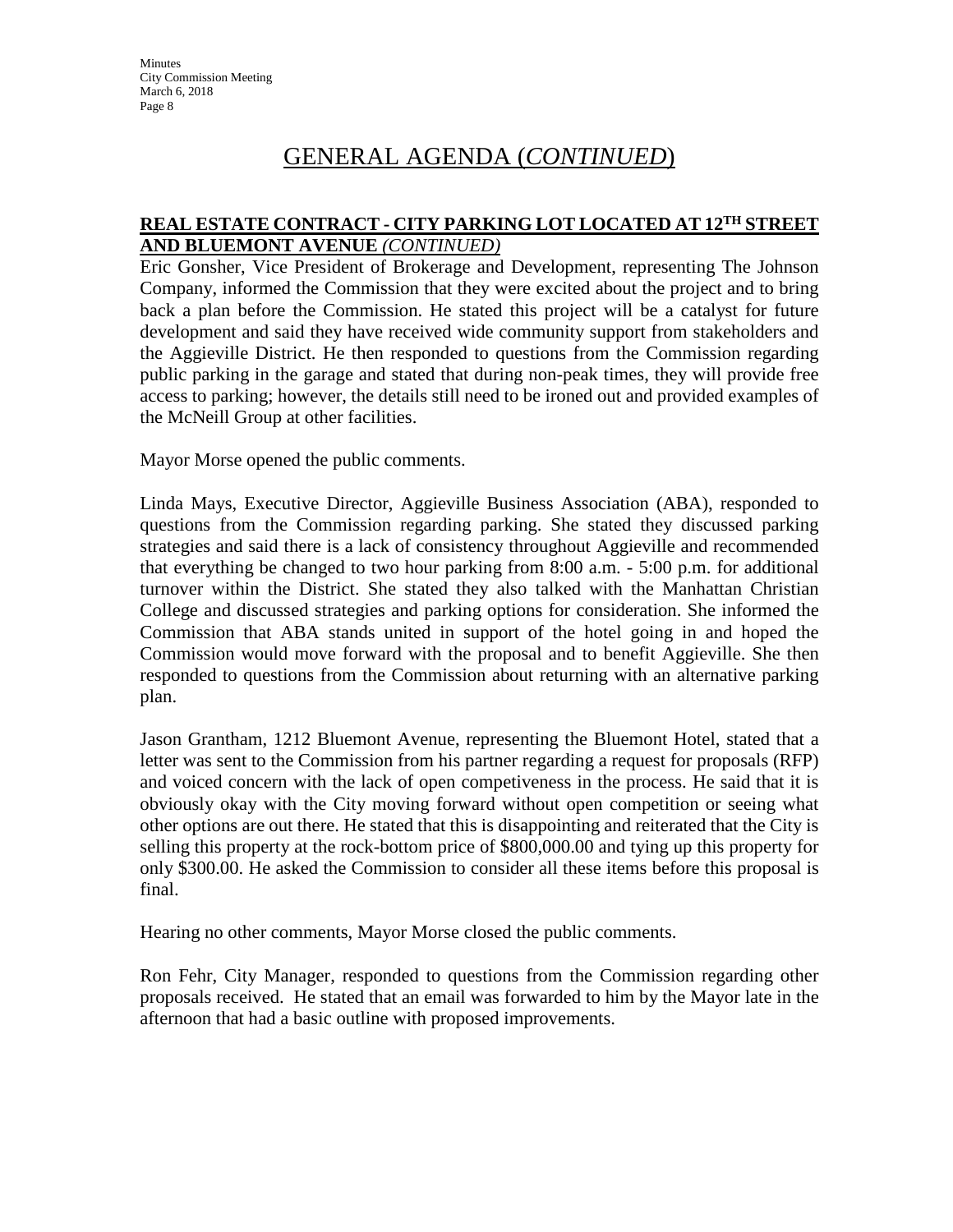# GENERAL AGENDA (*CONTINUED*)

## **REAL ESTATE CONTRACT - CITY PARKING LOT LOCATED AT 12TH STREET AND BLUEMONT AVENUE** *(CONTINUED)*

Jason Hilgers, Deputy City Manager, stated that the message Mr. Grantham delivered was the impetus to go out with an RFP and had a concept, but his main point was to go out and take proposals formally.

Commissioner Reddi stated that we have been working on this since 2016 and appreciated the patience from the McNeill Hotel Company. She said the flexible parking is key until Aggieville gets its own parking garage and addressed additional considerations on the proposal. She voiced support on the proposal.

Commissioner McKee stated that his initial concern was on the Industrial Revenue Bonds and discussed his position regarding the use of IRB's and the City's policy as an economic development incentive tool to be used in the future. He discussed concerns expressed about competition in the market and stated this was not for the Commission to decide, but for the market to decide, especially since there were no tax incentives being provided. He said that the City owns a lot of land and if someone had an innovative idea, the City would probably do business with them. He said there has been plenty of time allowed for proposals and have not seen anything sufficient. He said this project is needed to stimulate growth in Aggieville and with removal of the IRB's and parking considerations addressed, he was comfortable moving forward with the proposal.

Commissioner Butler stated that he would have liked to have other choices, but if look at Blue Earth Plaza hotels, he said they did essentially the same thing with two hotels. He said the data and inventory of hotel rooms have gone down significantly and the competitive concerns may not be as profound as expressed by some. He stated his concerns with the IRB's and parking considerations have been addressed. He said based on what has been provided, he was in favor of the proposal.

Commissioner Dodson said that the City put a lot of energy and financial capital downtown and now it is time to look toward Aggieville. He voiced his appreciation on the hard work of The Johnson Group and McNeill Hotel Company. He discussed the tremendous potential of Aggieville and use of IRB's in the future. He stated in the next five to ten years, these instruments are the levers that might differentiate Manhattan from other communities who are struggling to get these businesses. He voiced support for the proposal.

Mayor Morse stated that this issue deals with the sale of the City-owned parking lot and said that she was opposed to selling the parking lot for the minimum amount of money and wanted the most in return for the citizens. She said losing the parking lot is a concern and wanted to reconsider the parking plan before the lot was sold. She stated the Commission's slowness to accept the proposal has resulted in some good things and compromises. She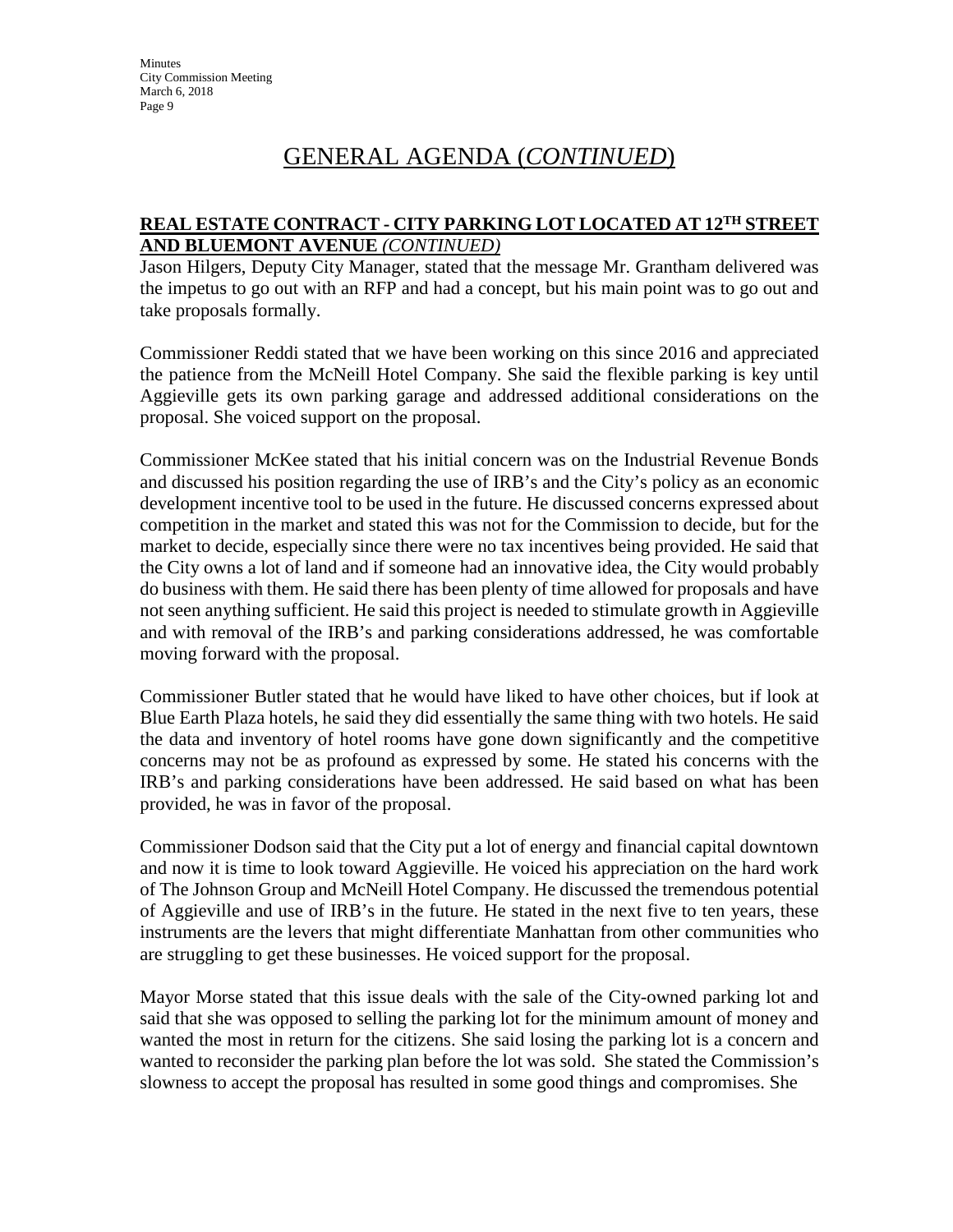## **GENERAL AGENDA (CONTINUED)**

#### **REAL ESTATE CONTRACT - CITY PARKING LOT LOCATED AT 12TH STREET** AND BLUEMONT AVENUE (CONTINUED)

said parking is a critical need in Aggieville and is one of the highest considerations for the future of Aggieville and for the merchants. She stated she would vote no on the item.

Commissioner Butler discussed parking considerations and developing strategies. He stated that City staff did the negotiations on the price of the parking lot and also wanted to receive the most money possible, but was not sure that was possible.

Commissioner McKee discussed the price of the parking lot and stated that this project will generate significant dollars in property taxes. He understood the concerns expressed regarding parking in Aggieville and stated there will be short term pain for parking, but this project offers forward momentum to a long term solution.

After discussion and comments from the Commission, Commissioner Dodson moved to approve the real estate contract in the amount of \$800,000.00 with The Johnson Company, of Kansas City, Missouri, for the purchase of the City property in the 1200 block of Bluemont Avenue and authorize the Mayor to execute a Contract of Sale of Real Estate. Commissioner Reddi seconded the motion. On a roll call vote, motion carried 4-1, with Commissioner Morse voting against the motion.

#### **ADJOURNMENT**

At 8:30 p.m., the Commission adjourned.

**City Clerk**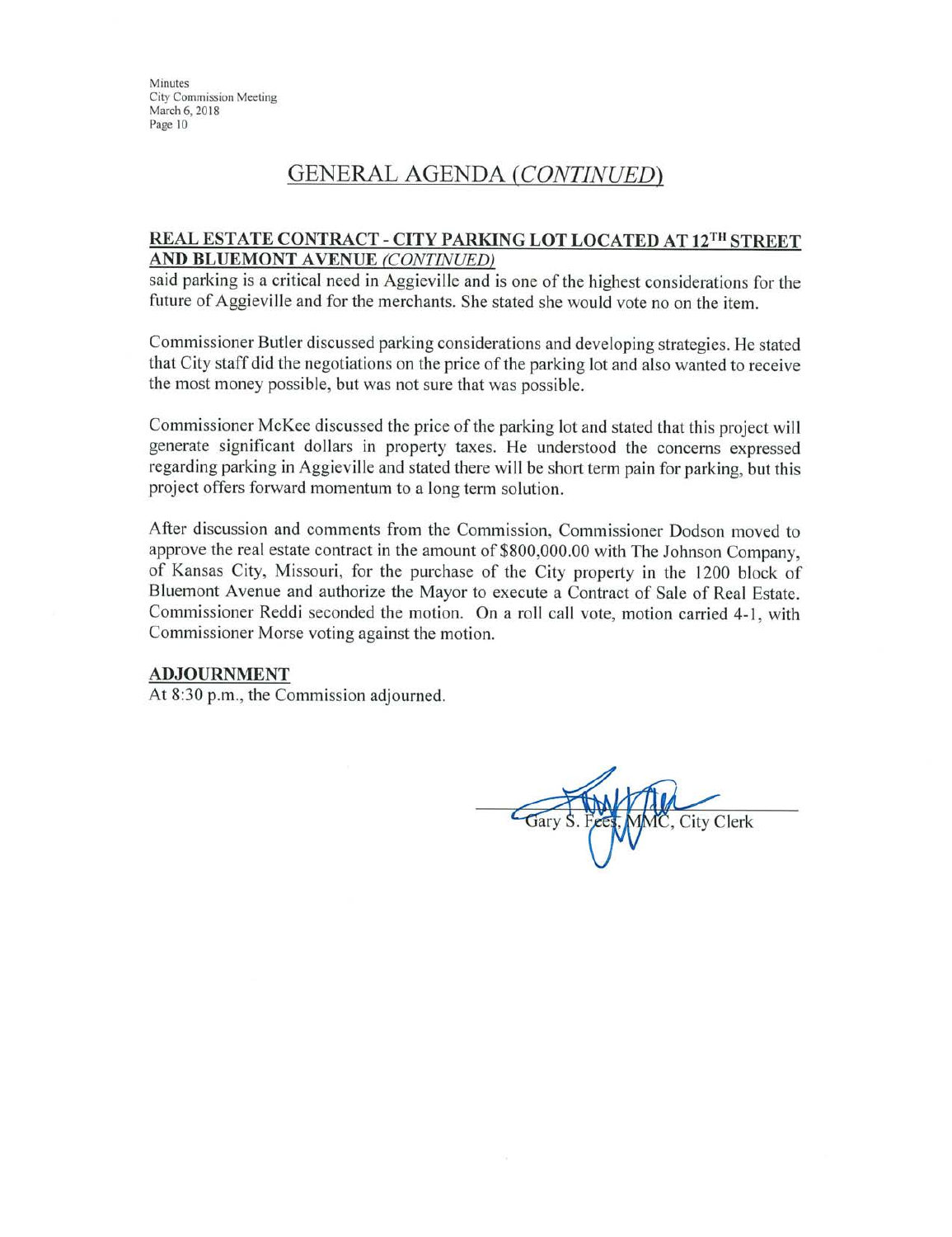

Community Development

# **PUD AMENDMENT AND FINAL DEVELOPMENT PLAN**

| <b>Hearing Date:</b>                      | February 19, 2018                                                                                                                                                                                         |
|-------------------------------------------|-----------------------------------------------------------------------------------------------------------------------------------------------------------------------------------------------------------|
| Re:                                       | Amend Ordinance No. 6804 of the Downtown<br>Entertainment District, Unit Two PUD for the<br>development of a 25 stall parking lot. The<br>Amendment is proposed as a Final Development Plan<br>for Lot 1. |
| <b>Applicant:</b>                         | McCullough Development for CP Building, LLC                                                                                                                                                               |
| <b>Property Owner:</b>                    | CP Building, LLC (Charlie Busch)                                                                                                                                                                          |
| <b>Property Address:</b>                  | Downtown Entertainment District, Unit Two, Lot 1.<br>Generally located on the northeast corner of<br>Colorado and 4 <sup>th</sup> Street.                                                                 |
| <b>Total Area:</b>                        | .27 acres                                                                                                                                                                                                 |
| Date of Neighborhood Meeting:             | December 27, 2017                                                                                                                                                                                         |
| <b>Date of Public Notice Publication:</b> | January 29, 2018                                                                                                                                                                                          |
| <b>Date of City Commission:</b>           | March 6, 2018                                                                                                                                                                                             |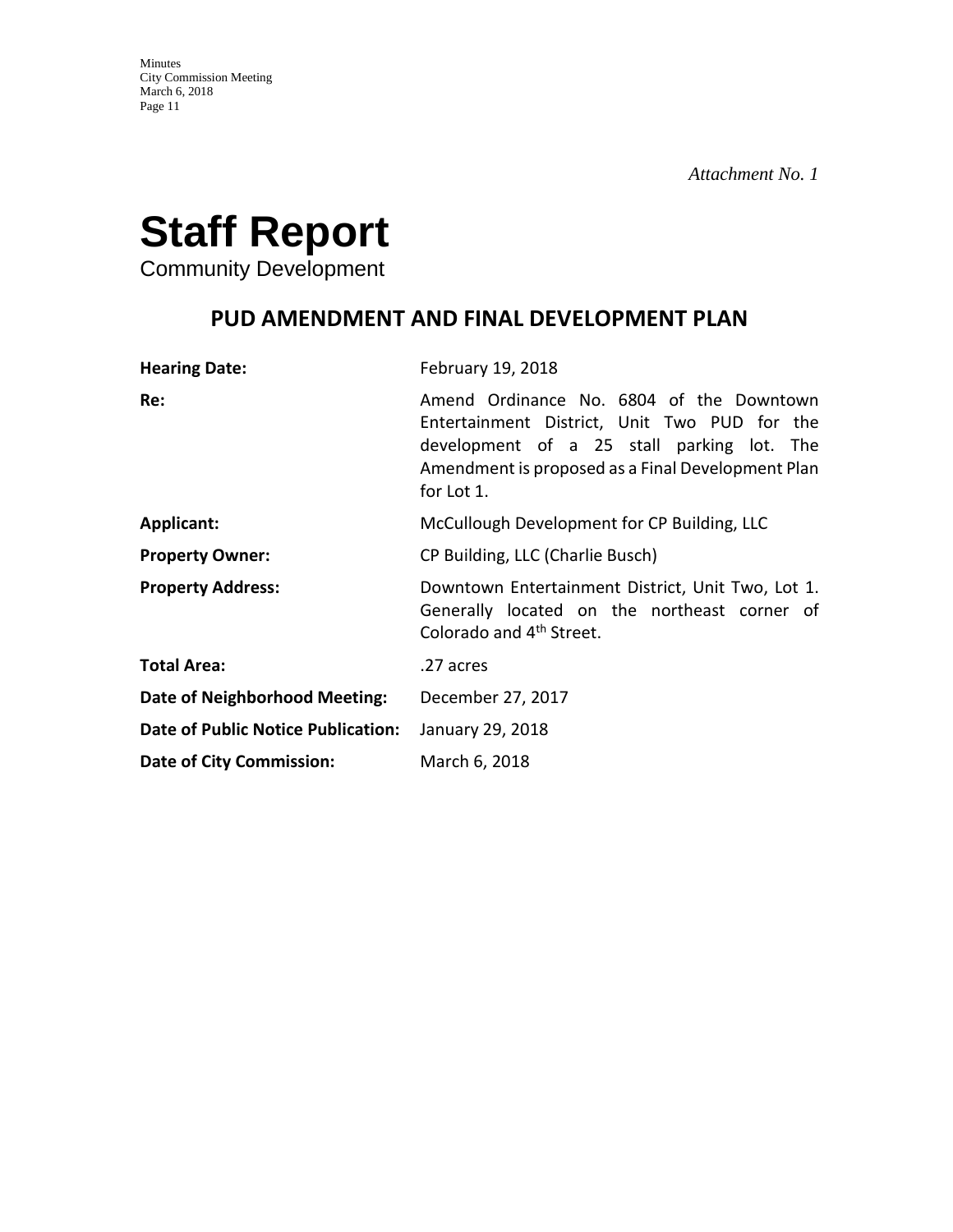## *Attachment No. 1*



## **BACKGROUND**

The existing Downtown Entertainment District Planned Unit Development (PUD), Ordinance No. 6804, was approved on December 15, 2009 and is subject to the following conditions of approval:

- 1. Permitted uses shall include all of the Permitted Uses of the C-4, Central Business District, City Park, Museum, Conference Center, and Parking Garage.
- 2. Landscaping and irrigation shall be provided pursuant to a Landscaping Performance Agreement between the City and the owner, which shall be entered into prior to issuance of a building permit. Except that, if the City is also the owner of the property, landscaping and irrigation shall be provided in compliance with the process established by the governing body to develop the property.
- 3. All landscaping and irrigation shall be maintained in good condition.
- 4. Signage shall be provided as proposed in the application documents, and shall allow for exempt signage described in Article VI, Section 6-104 (A)(1),(2),(4),(5),(7) and (8); and Section 6-104 (B)(2), of the Manhattan Zoning Regulations.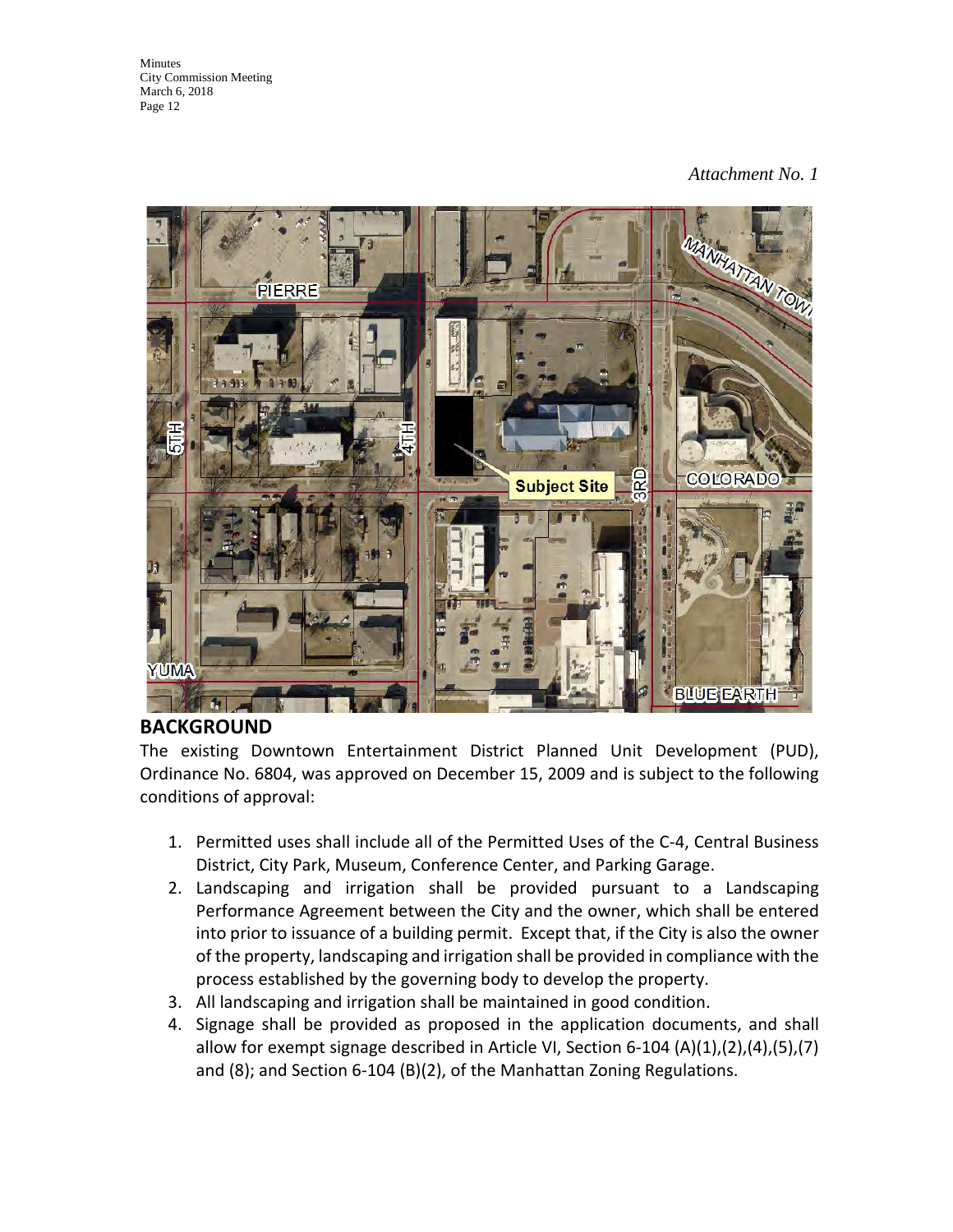- 5. Signage for Lot 5 and Lot 6 shall conform to the requirements of the C-4, Central Business District of the Manhattan Zoning Regulations.
- 6. The hotel's canopy, which extends over S.  $3<sup>rd</sup>$  Street right-of-way, shall be permitted subject to the Uniform Building Code, as adopted by the City of Manhattan.
- 7. A dense hedge row shall be planted at a minimum height of 30-inches at the time of planting along the hotel's S. 4<sup>th</sup> Street and Colorado Street parking lot frontages.
- 8. Provide landscape trees and vegetated screen along Ft. Riley Boulevard on the south side of the parking garage.

This PUD was created as an extension of the Central Business District. The district created an 18-acre tract of land to be developed as a hotel, museum, conference center, park, parking garage, residential units and a broad range of retail spaces. The subject property was originally platted as Lot 5 of the Downtown Entertainment District. It was planned to be a three-story mixed use building with retail on the main floor and residential use on the top two floors.



In 2010, the final plat of the Downtown Entertainment District, Unit Two was approved. And the subject property became Lot 1 of the Downtown Entertainment District, Unit Two. In addition, the Final Development Plan of Lot 2 (301 S.  $4<sup>th</sup>$  Street) was approved at that time, but there was no submittal for the Final Development Plan of Lot 1, and Lot 1 remained undeveloped.

At this time the applicant would like to submit a Final Development Plan for Lot 1. And because the original plans for development on this lot have been modified, this case will include a PUD Amendment and a Final Development Plan.

## **PROPOSED AMENDMENT AND FINAL DEVELOPMENT PLAN**

For this proposed amendment, the applicant is desiring to build a 25 stall parking lot. The applicant would like to put in the parking lot to meet the needs of the employees at the Civic Plus building which is located across  $4<sup>th</sup>$  Street. The applicant has been having trouble leasing the south space in the Civic Plus Building, and believes this parking lot will help to attract new tenants.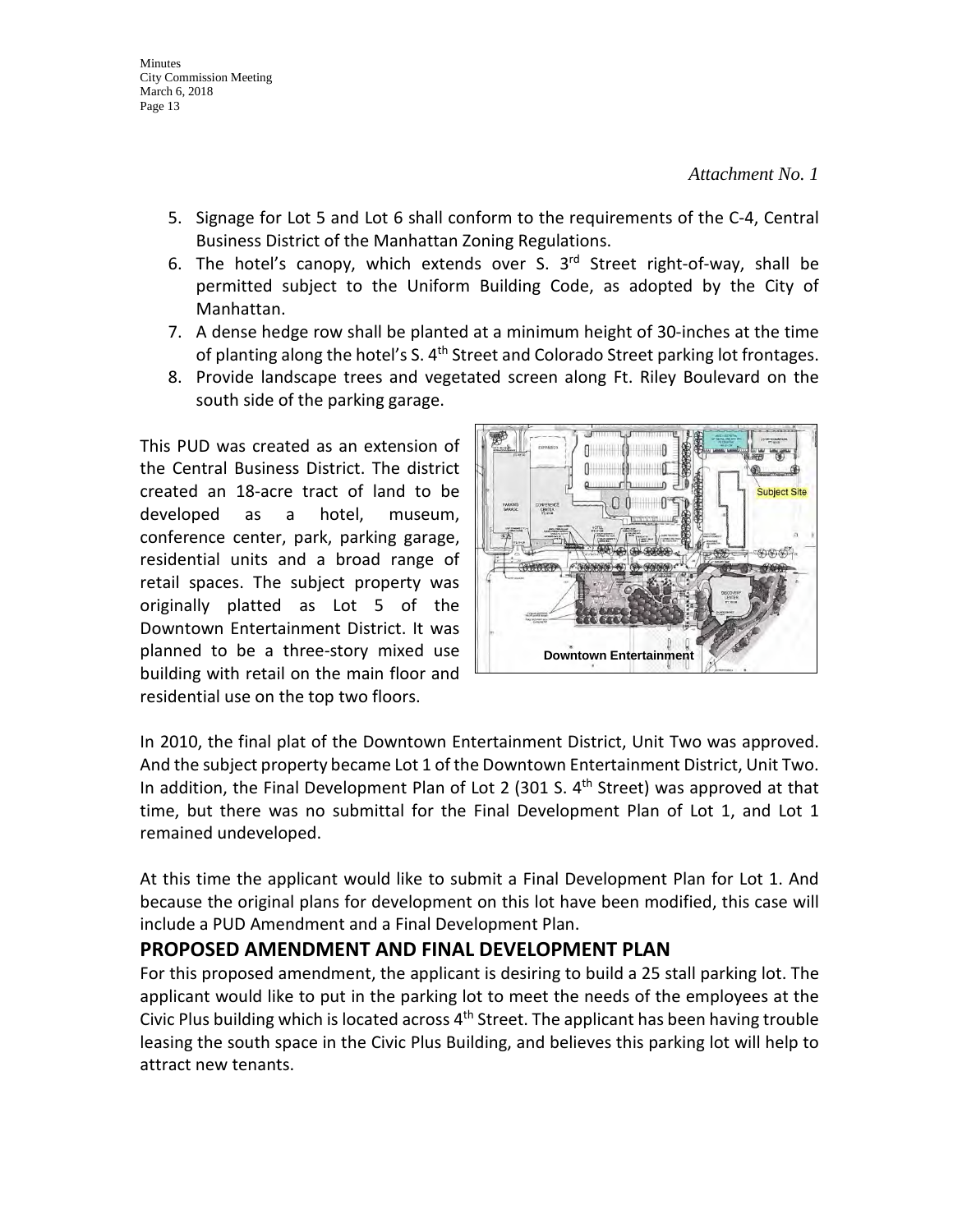#### *Attachment No. 1*

However, despite this request, the applicant does not plan for this parking lot to be permanent. As previously mentioned, this lot was originally planned to house a mixed-use building, and the owners would eventually like to develop this lot as intended. In a letter submitted by Charlie Busch on February 5, 2018, Mr. Busch states, "The owners would like nothing better than to have the originally specified building/asset on the lot. . . . Ideally, if an office or retail user would come to us and either 'partner' or commit to a long-term lease for at least the main floor of a 'build to suit' building, we would re-purpose the parking lot into what was originally specified." But until this happens, it is the intent of the owner to satisfy the demands of the market, which at this time is to develop a parking lot at this location. And ideally, the applicant would re-purpose this parking lot at some point in the future.

## **REVIEW OF MATTERS TO BE CONSIDERED WHEN AMENDING A PLANNED UNIT DEVELOPMENT**

## **1. Whether the proposed amendment is consistent with the intent and purpose of the approved PUD, and will promote the efficient development and preservation of the entire PUD:**

The intent and purpose of the approved PUD was to create an extension of the Central Business District. This extension would insure continued vibrancy and economic stability of the downtown. If this parking lot aids in the leasing of space within the Civic Plus Building, then it would be insuring continued economic stability. On the other hand, this proposal is a significant change from the original plan, and replacing a planned mixed-use building with a parking lot could be considered inefficient development in this PUD. An argument could be made for positive and negative impacts of this amendment.

## **2. Whether the proposed amendment is made necessary because of changed or changing conditions in or around the PUD, and the nature of such conditions:**

Since the approval of the Preliminary Development Plan of the Downtown Entertainment District PUD, a few conditions have changed. First of all, the parking situation has changed. The Civic Plus Building, which employs over 225 people, was built (C). There are two parking lots to serve the Civic Plus Building. The first lot which is north of Pierre Street has 97 parking stalls (A). The second is to the west of the Civic Plus Building and it has 43 parking stalls (B). There is also the 400 stalls located in the public parking garage located to the north of Fort Riley Boulevard (E). This public garage is located about

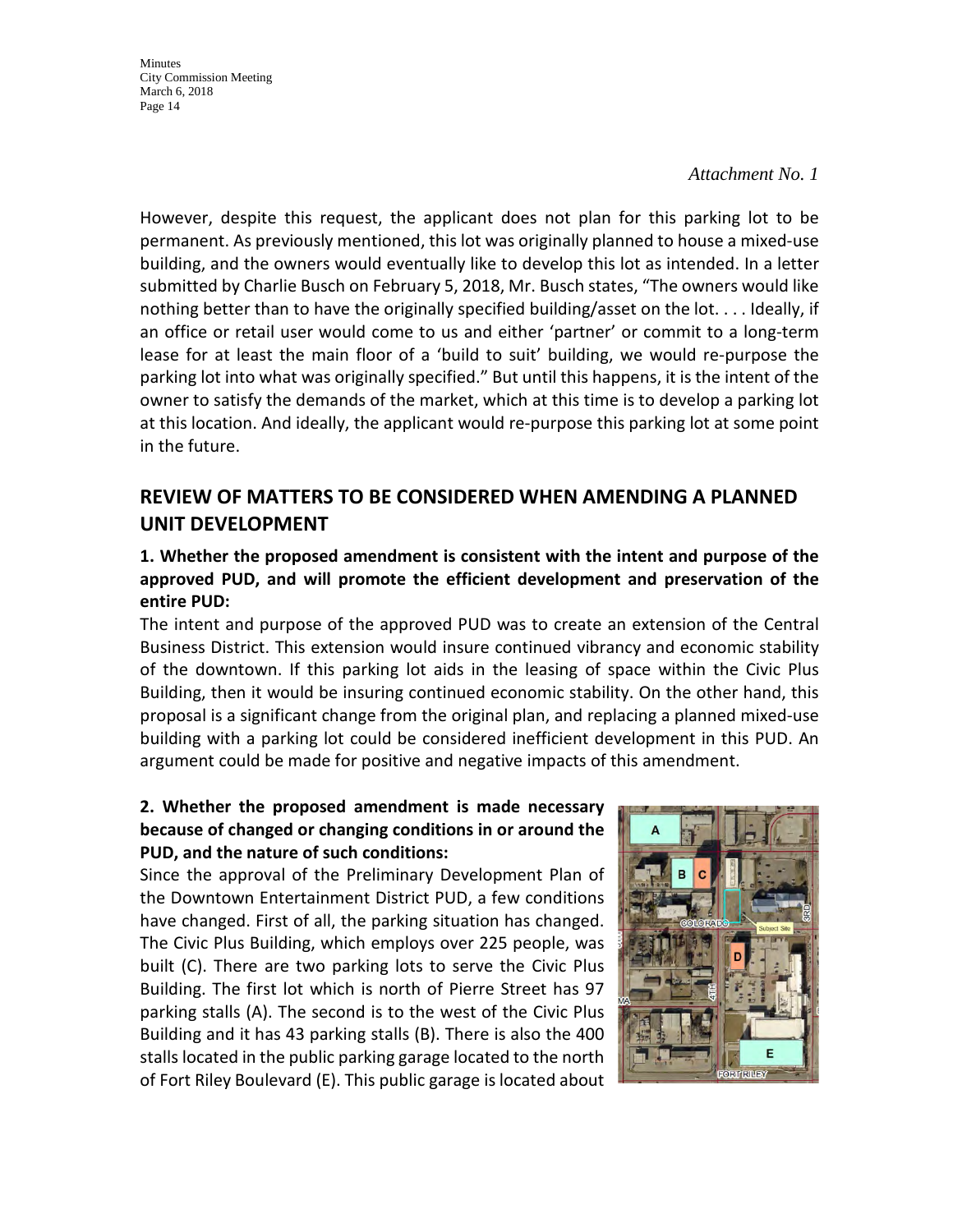### *Attachment No. 1*

1000 feet from the Civic Plus Building. This is under ¼ mile (about .19 miles). An additional change to this PUD occurred when a 2012 amendment allowed a four-story mixed use building, which later was amended to become all residential, to go in the parking lot of the Hilton Garden Inn Hotel (D). With the addition of these buildings and the public's desire of close parking, the applicant would like to give closer parking options with the addition of this parking lot.

The second changing condition is the changing economic market. Currently there is a soft commercial and multi-family residential market in Manhattan, which has contributed to the lack of development of this property. The applicant wishes to make use of this property in the interim while still seeking for a development opportunity. Therefore, due to the changing conditions affecting nearby parking and the economic market, this amendment is made necessary.

## **3. Whether the proposed amendment will result in a relative gain to the public health, safety, convenience or general welfare, and is not granted solely to confer a special benefit upon any person:**

This amendment will provide a safety and convenience to the public because it will provide additional parking for the Civic Plus Building and thus create more available parking to give the public easier access to their destinations.

## **REVIEW OF ADDITIONAL MATTERS TO BE CONSIDERED WHEN AMENDING A PLANNED UNIT DEVELOPMENT**

**1. Landscaping:** A landscape plan has been presented as part of this amendment. The landscape is typical of the surrounding landscape and meets the landscape requirements of the Zoning Regulations. The applicant will be required to enter into a Landscape Performance Agreement to insure the installation of the landscape.

**2. Screening:** For this lot, no screening is required.

**3. Drainage:** The surface of the parking lot will be sloped so that water will run south. The water will then be collected and drain into the existing storm-water system on  $4<sup>th</sup>$  Street.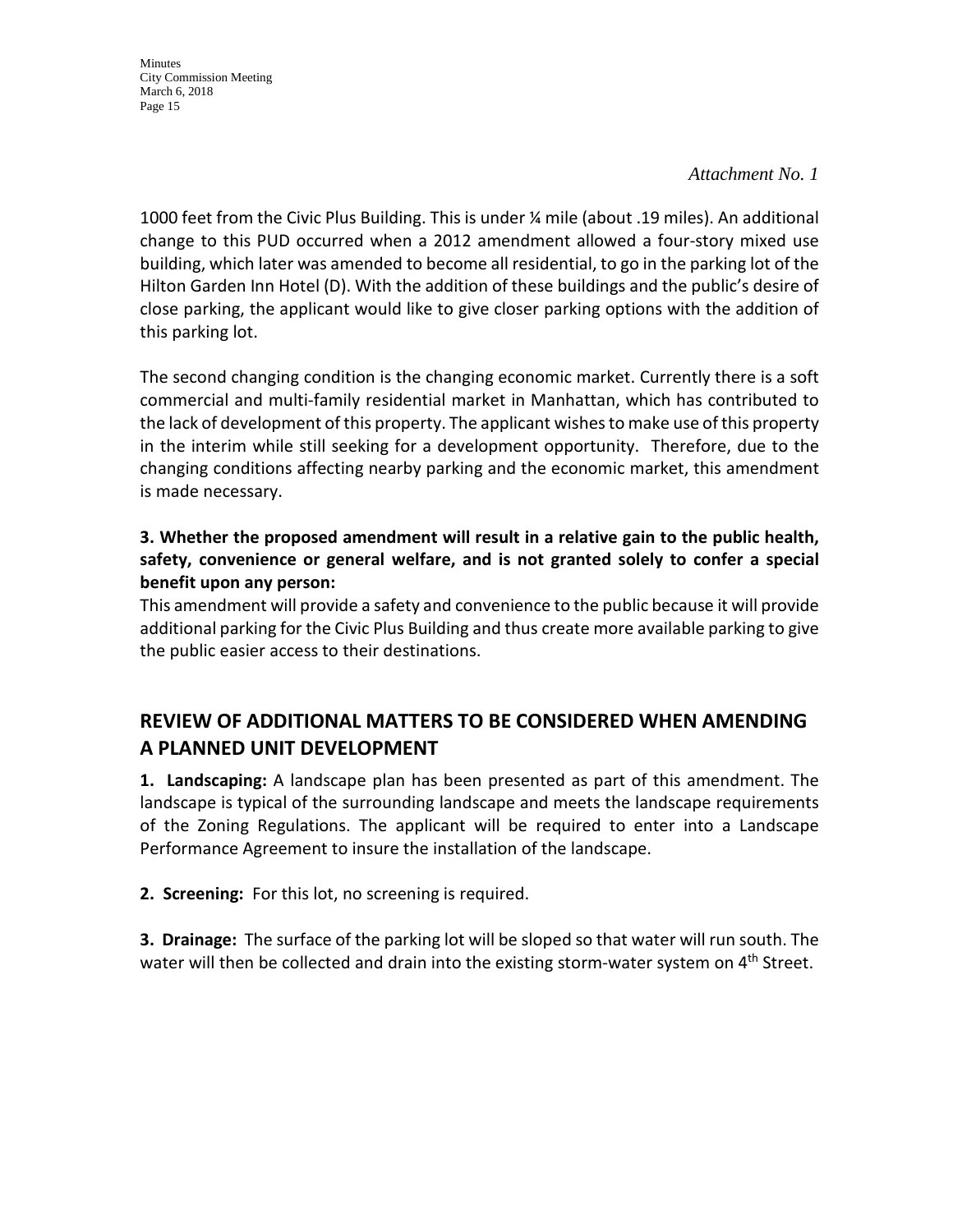*Attachment No. 1* 

**4. Circulation**: The parking lot will be entered from two access easements that will run north and south. There will be the Fairfield and the Gateway Travel Easement. The Fairfield easement exits onto Colorado Street, and the Gateway Easement exits onto Pierre Street.

- **5. Open Space/Landscaped and Common Area:** There will be no open space or common area.
- **6. Character of The Neighborhood:** The neighborhood is part of the Central Business District, and it is composed of

residential, hotels, entertainment venues, retail, businesses, and parking lots.

## **REVIEW OF THIRTEEN MATTERS TO BE CONSIDERED**

The following items will help to determine if the specific property is suitable for the rezoning request. (These are the 13 matters to consider when rezoning as found in Article 15-403 (A)).

#### **1. Existing Use of Property**

This property is vacant, cleared and ready to be developed.

#### **Staff Finding**

The property is vacant; therefore, there is no use on these existing property.

#### **2. Physical and Environmental Characteristics of the Property**

The subject site is flat. It is not located within a regulated floodplain.

#### **Staff Finding**

The property is flat and ready to be developed.

#### **3. Surrounding Zoning and Land Uses of Nearby Properties**

- **NORTH:** Office building; Downtown Entertainment District, Unit 2 PUD.
- **SOUTH:** Four-story multiple family residential building; Downtown Entertainment District, Unit 2 PUD.
- **EAST:** Fairfield Inn Hotel; C-4 Central Business District and C-5 Highway Service Commercial District.

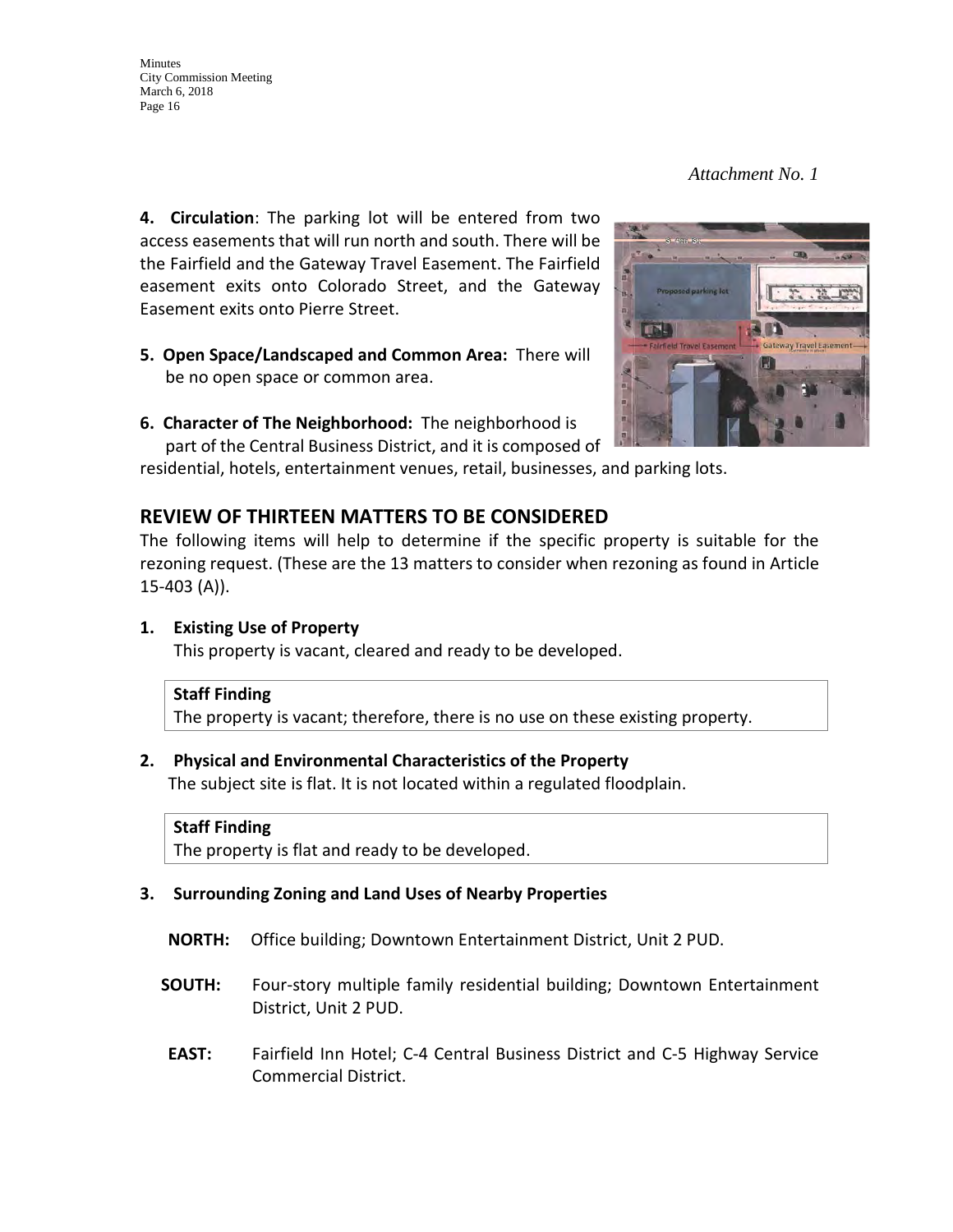**WEST:** Businesses and parking lot; C-4 Central Business District.

### **Staff Finding**

The surrounding zoning is composed of commercial and multiuse zones and the existing surrounding land uses are commercial and residential.

## **4. The Suitability of the Property for Land Uses to which it is Restricted Under Current Zoning**

The subject site is currently zoned PUD.

### **Staff Findings**

The subject site is suitable for commercial development within the City of Manhattan with the current PUD zoning designation.

## **5. The Character of the Neighborhood**

The neighborhood is part of the Central Business District, and it is composed of residential, hotels, entertainment venues, retail, businesses, and parking lots.

## **Staff Findings**

The character of the neighborhood is a mix of commercial buildings along with medium to high density residential.

## **6. The Compatibility of the Proposed Zoning District with Nearby Properties and the Extent to which it may Detrimentally Affect Those Properties**

The proposed development will create a stand-alone parking lot. There are certainly many existing parking lots within this district. Parking lots are generally compatible with all types of uses. There are no foreseen detrimental effects from adding an additional parking lot to this area.

#### **Staff Findings**

The proposed amendment is compatible and will not have any detrimental effects on nearby properties.

## **7. Conformance of the requested change to the adopted Comprehensive Plan**

The Future Land Use of the Manhattan Area 2035 Comprehensive Plan shows this area as Central Core District. The applicable land use policies found in the Comprehensive Plan are below.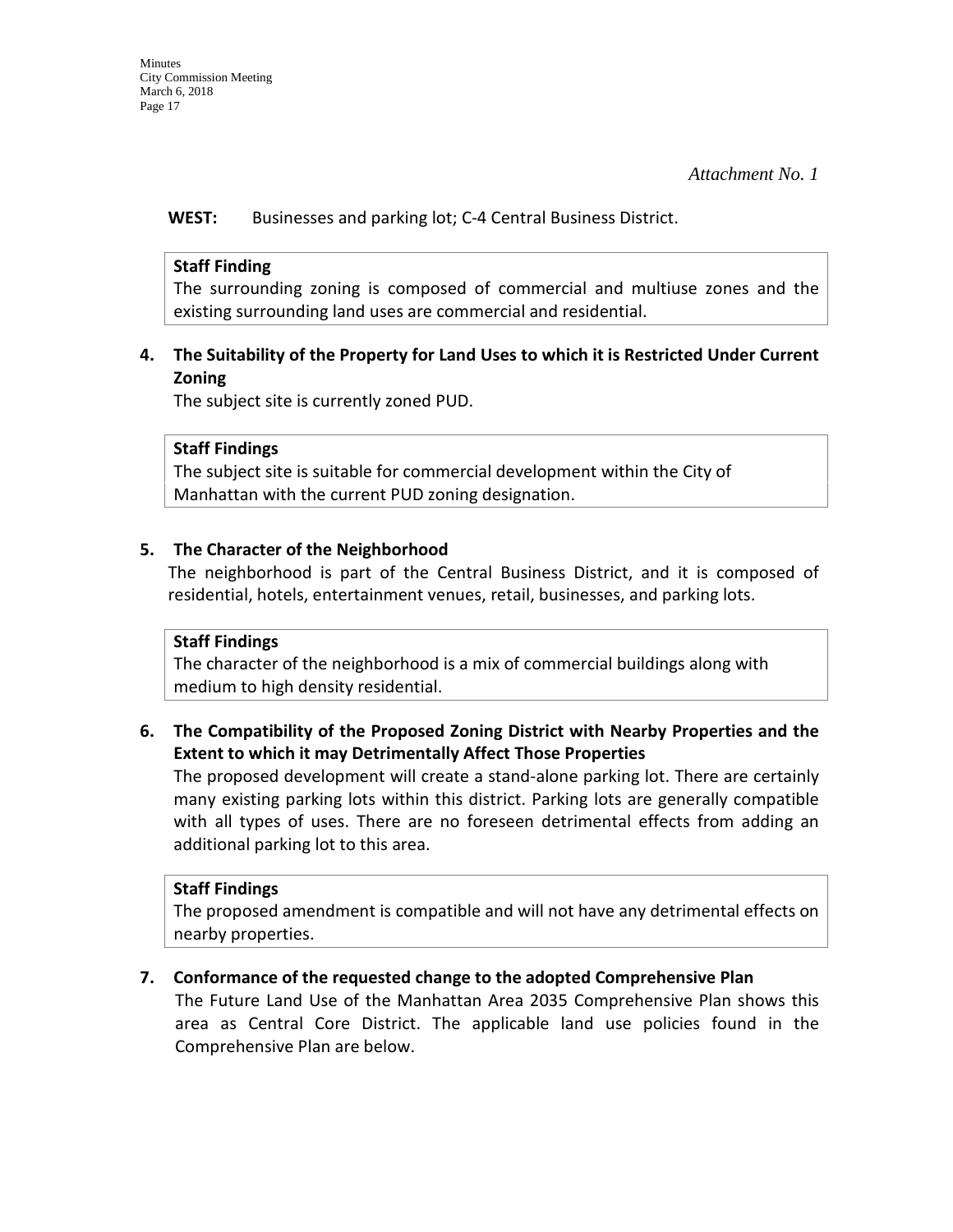#### *CCD-1: Characteristics*

*The Central Core District is a special purpose designation for the Downtown core and Aggieville, both of which have a unique historical character and importance to the broader community. Although the two areas are not physically connected, they both consist of a variety of civic, cultural, retail, commercial, business, professional offices, and financial institutions, and residential uses in a compact, vibrant setting. This setting is enhanced by a large inventory of older and/or historic structures and a pedestrian-friendly scale. Identified redevelopment areas in the Downtown core provide opportunities for a range of uses—including high density residential provided they are designed as part of a master planned development that is compatible with and complimentary to the design and pedestrian-oriented character of the traditional urban fabric in Downtown. (Note: "Master planned" refers to the process of developing an overall concept or neighborhood level plan for an area, prior to development, that takes into consideration the relationships between land uses, buildings, access and site characteristics, in order to establish a more unified and compatible development. It can apply to a large single site, a whole neighborhood, or series of neighborhoods.)* 

### *CCD-2: In fill and Redevelopment*

*Encourage targeted infill development and/or redevelopment to take advantage of underutilized areas such as large surface parking lots, help enhance the overall mix of uses, and enhance the continued revitalization of the Central Core District. Encourage infill and redevelopment that is in keeping with the historic character and scale of the Downtown Historic District.* 

#### *CCD-3: Rehabilitation and Adaptive Reuse*

*Encourage the rehabilitation and adaptive reuse of existing underutilized structures, particularly along Poyntz Avenue in the Downtown core. Support the continued adaptation and reconfiguration of existing spaces in the Manhattan Town Center and on surrounding pad sites to meet changing market preferences and the needs of the community.* 

#### *CCD-4: Housing*

*Promote an expanded range of housing options in the Central Core to reinforce the variety and vitality of the environment. Encourage the conversion of upper floors above existing retail storefronts to office or residential uses, the integration of Residential High Density or Urban Core Residential type uses at the fringe of the Central Core District, and the conversion of obsolete uses or surface parking lots to housing over time.* 

#### *CCD-5: Outdoor Seating*

*Support the provision of outdoor dining and seating areas along the sidewalk edge, particularly in the Downtown core, to create activity along the street.*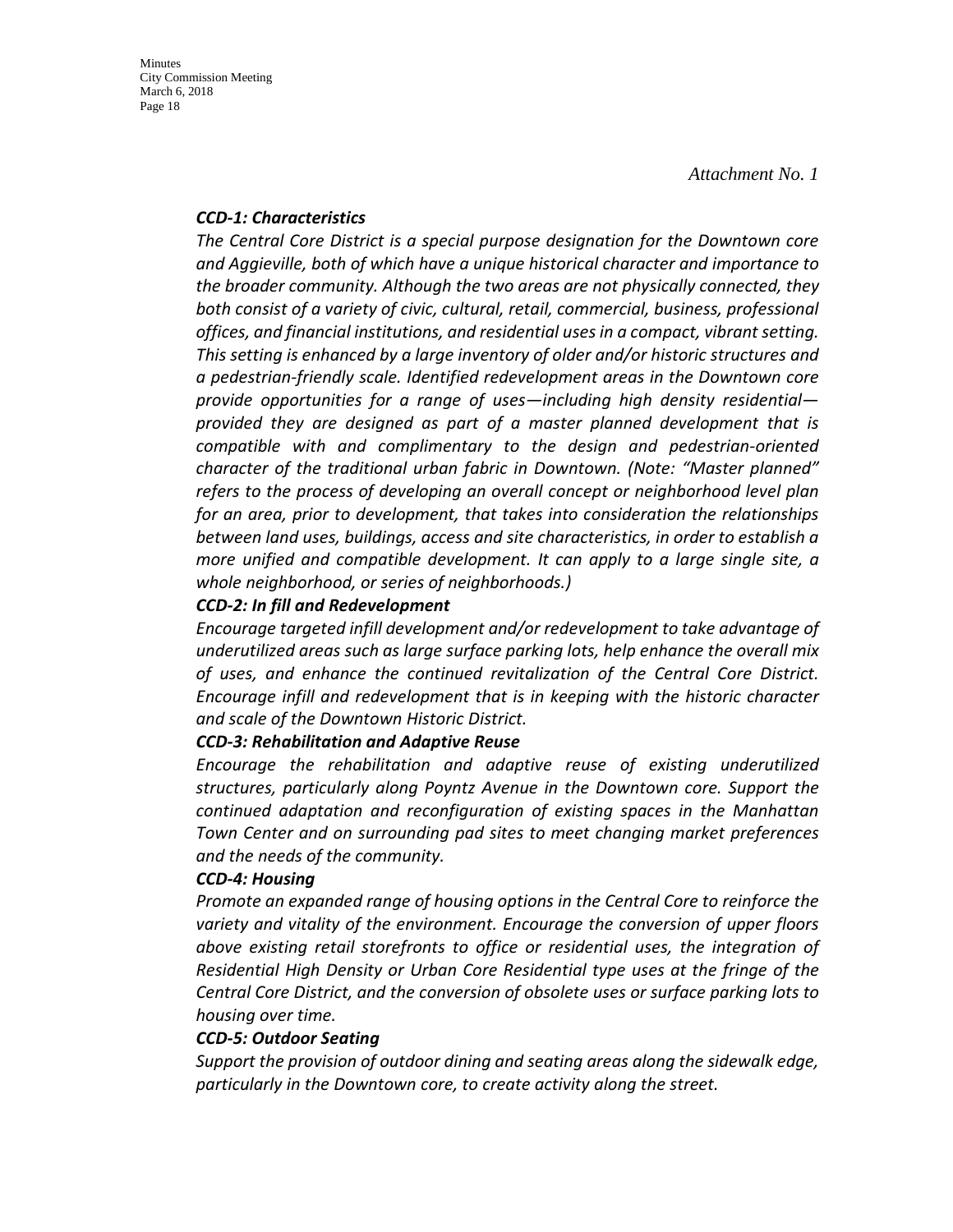#### *CCD-6: Mix of Uses*

*Support a vibrant mix of residential and non-residential uses within the Central Core. Concentrate active, visible uses that encourage pedestrian activity, such as restaurants or retail storefronts, on the first floor of buildings along Poyntz Avenue and the other retail-oriented streets, and in Aggieville. In these locations, encourage offices, residential or other uses that typically are "closed off" from the street as upper floor uses; however, single use buildings (e.g. office or residential) are appropriate on secondary streets in Downtown where retail may not be viable and contribute to the overall vitality of the Central Core District. 52*

The Future Land Use Map identifies this location as the Central Core District. While this location is zoned PUD, Ordinance 6804, which established this PUD does permit all uses within the C-4, Central Business District to be developed within this PUD. Since parking lots are allowed in the C-4 District, the proposed amendment is compatible with the Future Land Use Map.

The Land Use Policies identify the characteristics of the Central Core District and stresses the importance of maintaining the pedestrian-oriented character of our downtown. Despite the fact that there are many existing parking lots within this district, a parking lot does not enhance the pedestrian aspects of our downtown. However, in contrast to this, the Land Use Policy also mentions the importance of supporting the continued adaptation and reconfiguration of existing spaces to meet changing market preferences and the needs of the community. The subject site is vacant and therefore is not contributing to the livelihood of the downtown. Building a parking lot at this location can help to meet the needs of the market preference which is to have available parking closer to your final destination.

## **Staff Findings**

The proposed amendment does conform to the Future Land Use Map and the Land Use Policies of the Comprehensive Plan.

## **8. Zoning History and Length of Time Vacant as Zoned**

November 6, 2009: Manhattan Urban Area Planning Board conducts the public hearing on the proposed Downtown Entertainment District from C-4, Central Business District; C-5, Highway Service Commercial District with RDO, Redevelopment District Overlay; and, LM-SC, Light Manufacturing-Service Commercial District, to PUD, Commercial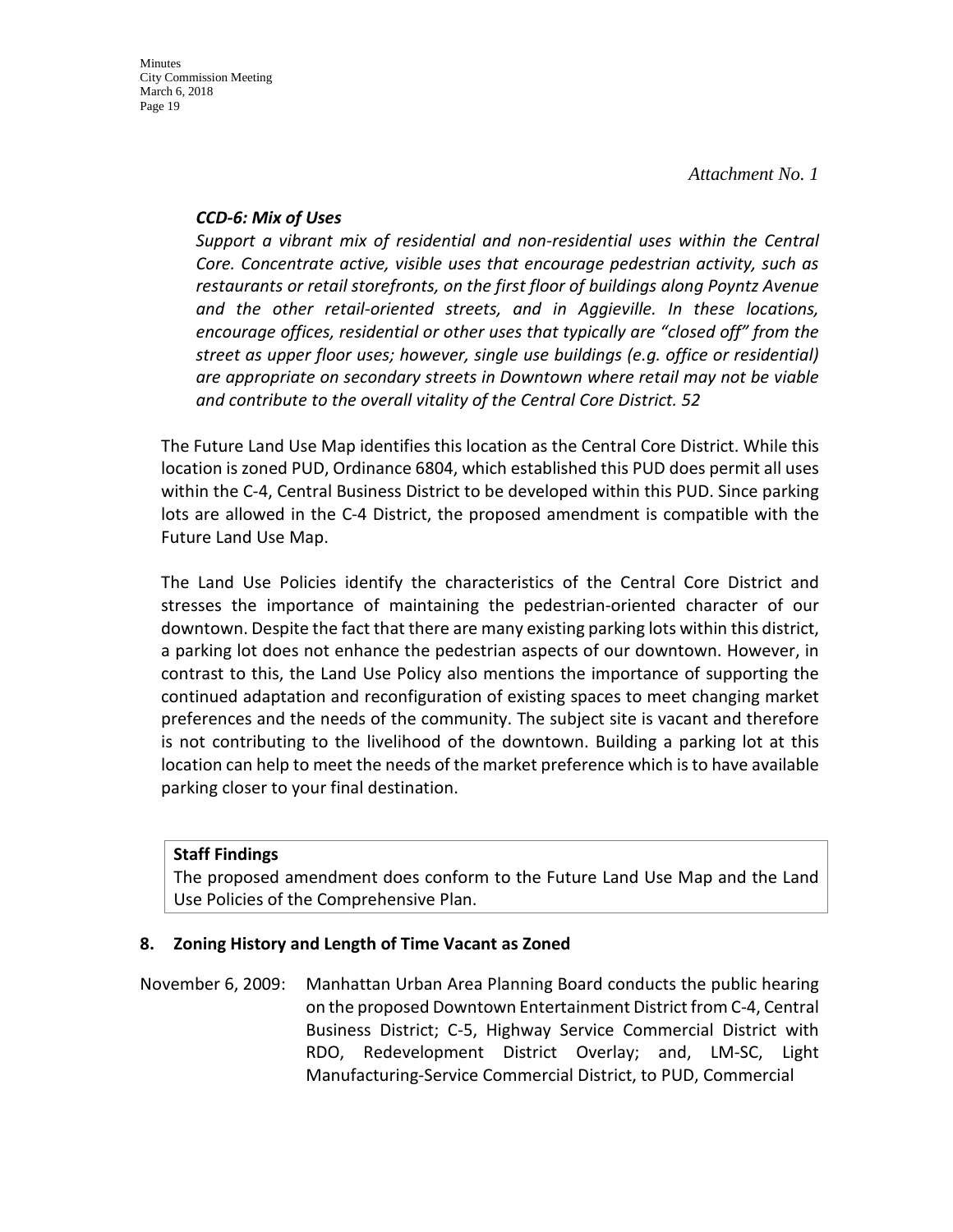Planned Unit Development District, with eight conditions of approval. The Planning Board recommended approval of the rezoning on a vote of 7-0. In a separate action, the Planning Board approved the Final Plat of the Downtown Entertainment District Addition on a vote of 7-0.

- December 1, 2009 City Commission approves first reading of an ordinance rezoning the proposed Downtown Entertainment District from C-4, Central Business District; C-5, Highway Service Commercial District with RDO, Redevelopment District Overlay; and, LM-SC, Light Manufacturing-Service Commercial District, to PUD, Commercial Planned Unit Development District.
- December 15, 2009 City Commission approves Ordinance No. 6804 rezoning the proposed Downtown Entertainment District from C-4, Central Business District; C-5, Highway Service Commercial District with RDO, Redevelopment District Overlay; and, LM-SC, Light Manufacturing-Service Commercial District, to PUD, Commercial Planned Unit Development District; and accepts the easements and rights-of-way as shown on the Final Plat of the Downtown Entertainment District Addition.
- January 20, 2010 Manhattan Urban Area Planning Board approves the Final Development Plan for Lots 1-4 of the Downtown Entertainment District Commercial PUD on a vote of 4-0.
- February 18, 2010 Manhattan Urban Area Planning Board sets aside the Final Plat approved on November 6, 2009, and approves the revised Final Plat of the Downtown Entertainment District Addition.
- February 23, 2010 City Commission accepts the rights-of-ways and easements of the Downtown Entertainment District Addition.
- September 20, 2010 Manhattan Urban Area Planning Board approves the Final Development Plan for proposed Lot 2, in the Downtown Entertainment District Addition, Commercial PUD, on a vote of 7-0, and approves the Final Plat of Lots 1-3, Downtown Entertainment District Addition, Unit Two, Commercial PUD, on a vote of 7-0.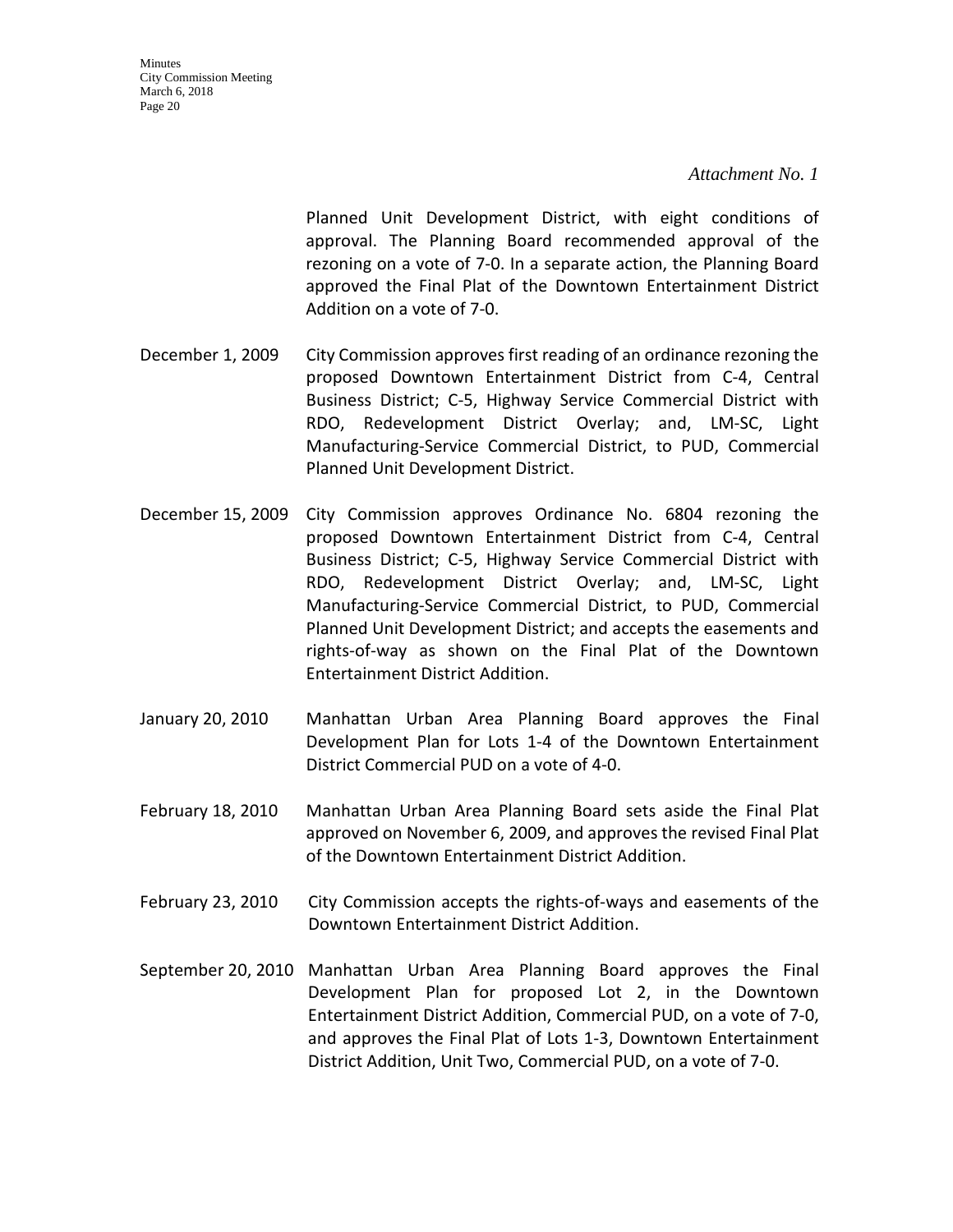*Attachment No. 1* 

- October 5, 2010 City Commission accepts the rights-of-ways and easements of the Downtown Entertainment District Addition, Unit Two, Commercial PUD.
- January 5, 3012 Manhattan Urban Area Planning Board recommends approval, on a vote of 3-1, of an amendment of the approved Preliminary Development Plan of Lot 9, Downtown Entertainment District Commercial PUD and Ordinance No. 6804 for Proposed Lots 1-6, the Final Development Plan for Proposed Lots 1 and 4, and to deny adding Drive-In Restaurants as a Permitted Use in the PUD.
- January 24, 2012 City Commission overrides the Manhattan Urban Area Planning Board and approves first reading of an ordinance amending the Preliminary Development Plan of Lot 9, Downtown Entertainment District Commercial PUD and Ordinance No. 6804, for Proposed Lots 1-6, the Final Development Plan for proposed Lots 1 and 4, and adds Drive-In Restaurants as a Permitted Use in the PUD.
- February 7, 2012 City Commission overrides the Manhattan Urban Area Planning Board and approves Ordinance No. 6936 amending the Preliminary Development Plan of Lot 9, Downtown Entertainment District Commercial PUD and Ordinance No. 6804, and approves the Final Development Plan for proposed Lots 1 and 4, and adds Drive-In Restaurants as a Permitted Use in the PUD.
- February 7, 2012 City Commission accepts the easement and rights-of-way as shown on the Final Plat of Downtown Entertainment District Addition, Unit Three, Commercial Planned Unit Development.
- May 7, 2012 Manhattan Urban Area Planning Board recommends approval, on a vote of 7-0, of proposed amendments of Ordinance No. 6804 and the Final Development Plan of Lot 4 for modifications to the existing Hilton Garden Inn's off-street parking lot including reduction of the number of off-street parking spaces and landscape plan and the addition of a proposed four-story mixed use building.
- June 5, 2012 City Commission approves first reading of an ordinance amending Ordinance No. 6804 and the Final Development Plan of Lot 4 for modifications to the existing Hilton Garden Inn's off-street parking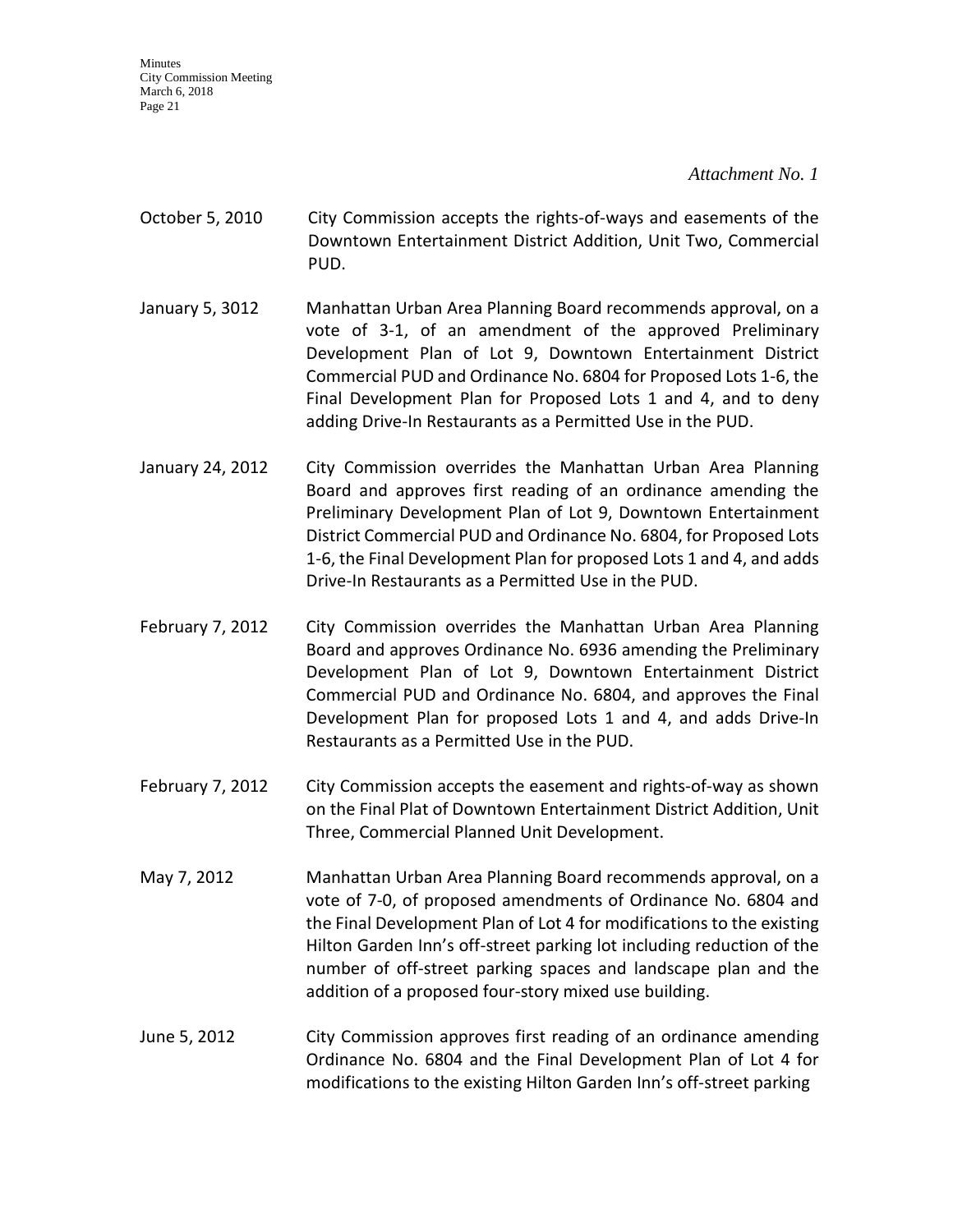#### *Attachment No. 1*

lot including reduction of the number of off-street parking spaces and landscape plan and the addition of a proposed four-story mixed use building.

- June 19, 2012 City Commission approves Ordinance No. 6951 amending Ordinance No. 6804 and the Final Development Plan of Lot 4, Downtown Entertainment District Commercial Planned Unit Development District, based on the findings in the Staff Report, with the one condition recommended by the Manhattan Urban Area Planning Board.
- February 4, 2013 Manhattan Urban Area Planning Board, on a vote of 5-1, recommends approval of the proposed amendment of Ordinance No. 6951 and the Final Development Plan of Lot 4, Downtown Entertainment District Commercial Planned Unit Development District, to be known as the Final Development Plan of Lot 1 and Lot 2, Hilton Garden Inn, Downtown Entertainment District Commercial Planned Unit Development, to convert the ground floor of the proposed mixed use building to eight apartment units.
- February 19, 2013 City Commission approves first reading of an ordinance amending Ordinance No. 6951 and the Final Development Plan of Lot 4, Downtown Entertainment District Commercial Planned Unit Development District, to be known as the Final Development Plan of Lot 1 and Lot 2, Hilton Garden Inn, Downtown Entertainment District Commercial Planned Unit Development, as proposed.
- March 5, 2013 City Commission approves Ordinance No. 6993 amending Ordinance No. 6951 and the Final Development Plan of Lot 4, Downtown Entertainment District Commercial Planned Unit Development District, generally located on the southeast corner of S.  $4<sup>th</sup>$  Street and Colorado Street, based on the findings in the Staff Report.
- September 5, 2013 Manhattan Urban Area Planning Board approves the Final Development Plan for proposed Lots 2 (Holiday Inn Express) and 6 (city owned parking lot), in the Downtown Entertainment District Addition, Unit Three, Commercial PUD.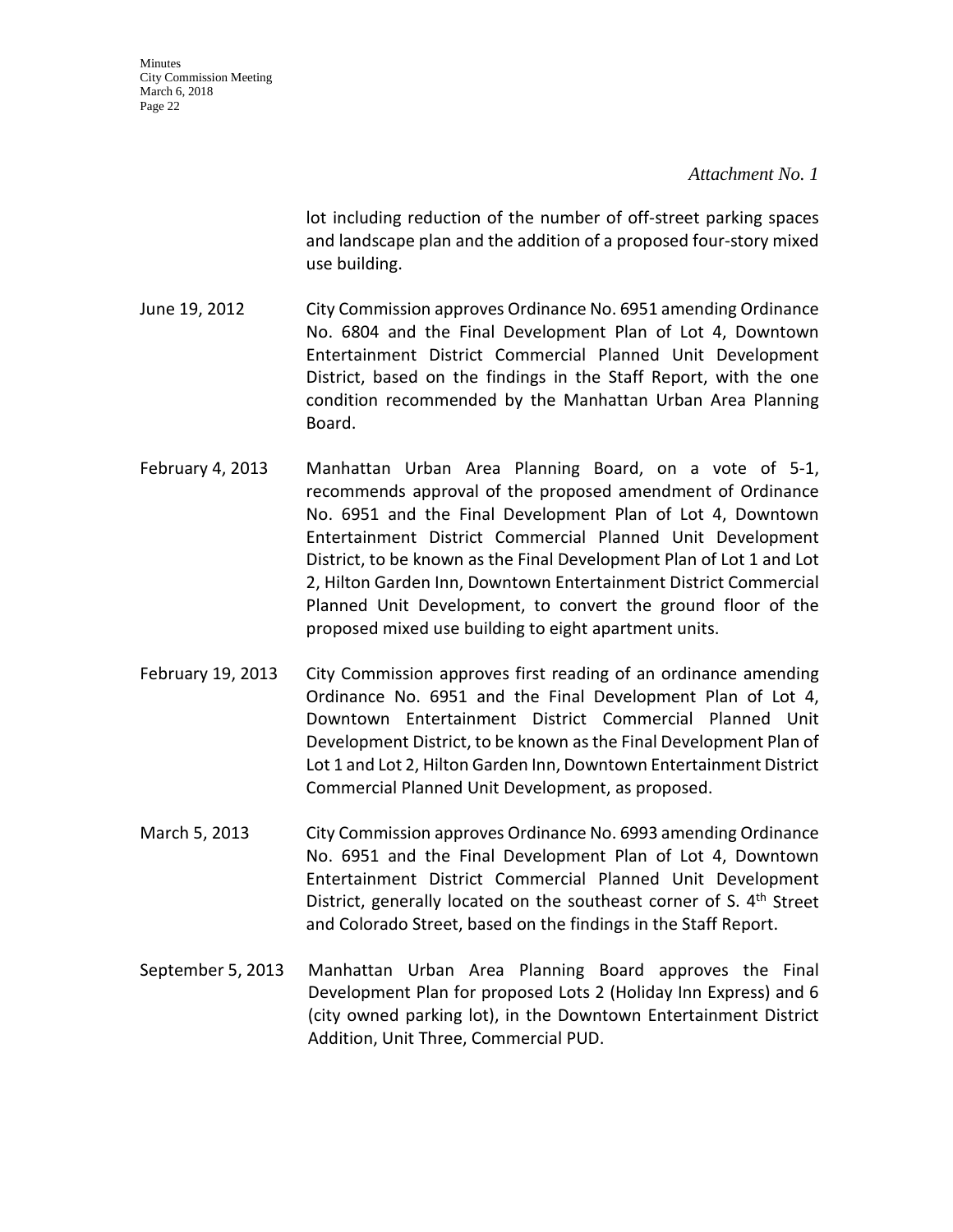#### *Attachment No. 1*

- November 4, 2013 Manhattan Urban Area Planning Board, on a vote of 7-0, recommends approval of the proposed amendment of Ordinance No. 6936 and the approved Final Development Plan of Lot 3, Downtown Entertainment District, Unit Three, Commercial Planned Unit Development (PUD) for a projecting sign on the southeast corner of the Blue Earth Place mixed use building associated with a proposed Radina's Bakehouse.
- November 19, 2013 City Commission approves first reading of an ordinance amending Ordinance No. 6936 and the approved Final Development Plan of Lot 3, Downtown Entertainment District, Unit Three, Commercial Planned Unit Development (PUD) for a projecting sign on the southeast corner of the Blue Earth Place mixed use building associated with a proposed Radina's Bakehouse.
- December 3, 2013 City Commission approves Ordinance No. 7053 amending Ordinance No. 6936 and the approved Final Development Plan of Lot 3, Downtown Entertainment District, Unit Three, Commercial Planned Unit Development (PUD) for a projecting sign on the southeast corner of the Blue Earth Place mixed use building associated with a proposed Radina's Bakehouse.
- January 18, 2017 Manhattan Urban Area Planning Board, on a vote of 5-0, recommends approval of the proposed amendment of Ordinance No. 6804, 6936 and 7053 and the approved Final Development Plan of Lot 3, Downtown Entertainment District, Unit Three, Commercial Planned Unit Development (PUD) for a proposed comprehensive signage plan for the existing Blue Earth Place mixed use building.

#### **Staff Findings**

The subject property is vacant. And has been zoned PUD since 2009.

## **9. Whether the Proposed District would be Consistent with the Intent and Purpose of the Zoning Ordinance**

The intent and purpose of the Zoning Regulations is to protect the public health, safety, and general welfare; regulate the use of land and buildings within zoning districts to assure compatibility; and to protect property values.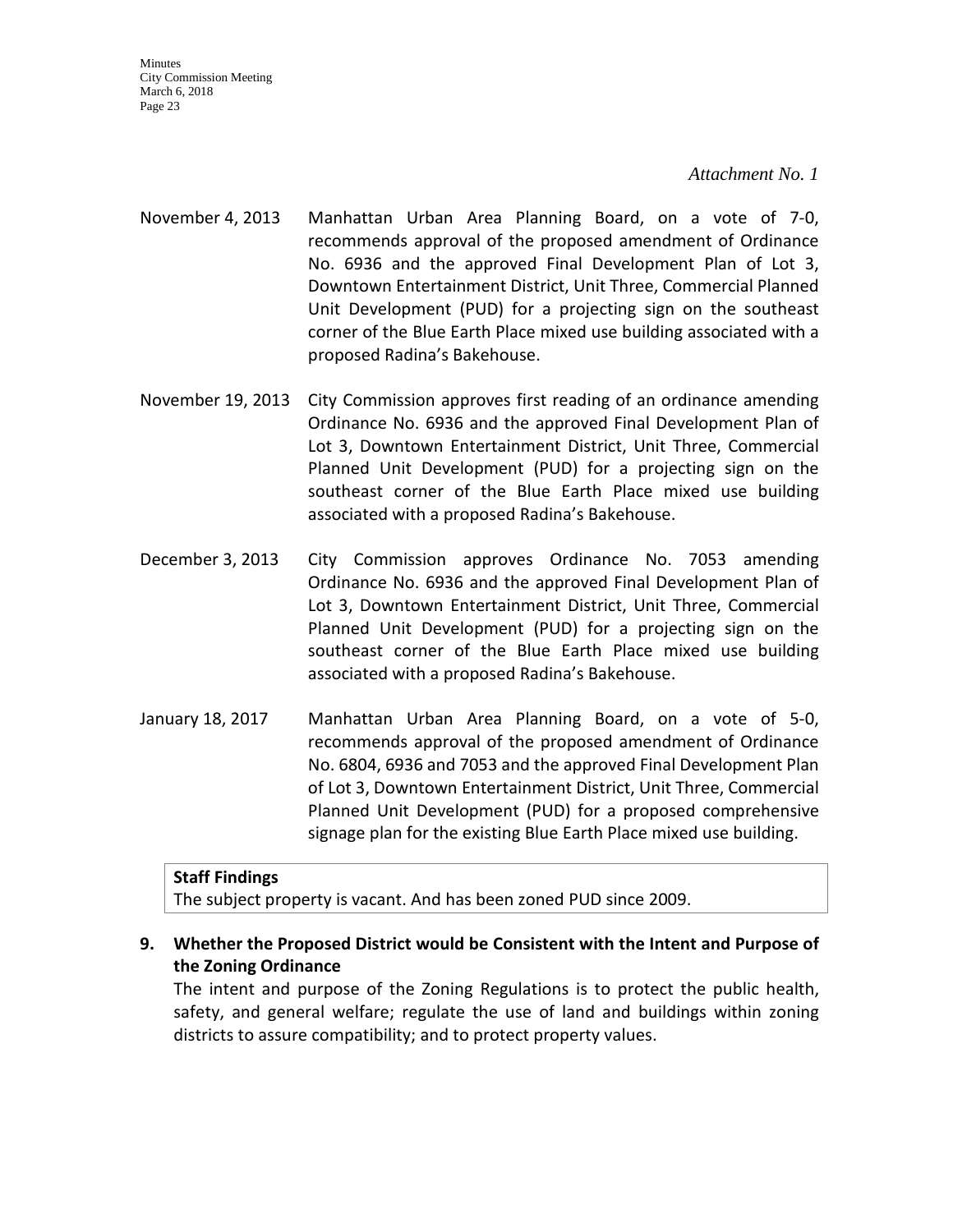#### **Staff Findings**

The proposed zoning district is consistent with the intent and purpose of the zoning ordinance.

**10. Relative Gain to the Public Health, Safety and Welfare that Denial of the Request Would Accomplish, Compared with the Hardship Imposed upon the Applicant that would result from Denial**

There appears to be no gain to the public health, safety and general welfare if this amendment is denied.

#### **Staff Findings**

There would be no relative gain to the public if this request is denied, and the owner would be denied use of their property.

**11. Whether Adequate Sewer and Water Facilities, Streets and other Needed Public Services Exist, or can be Provided, to Serve the Uses that would be Permitted by the Proposed Zoning District**

Adequate public water, sanitary sewer, and streets are currently available to serve the development.

#### **Staff Findings**

Adequate sewer and water facilities, streets and other needed public services currently exist to serve all permitted uses.

#### **12. Other Applicable Factors**

There are no other applicable factors.

#### **13. Staff Recommendation**

There are many factors to weigh when considering a recommendation of this amendment and final development plan to the Downtown Entertainment District, Unit Two Planned Unit Development. When examining the presented findings, adopted plans, and policies it is easy to see how subjective these matters are to interpretation. An argument can be made for or against this parking lot.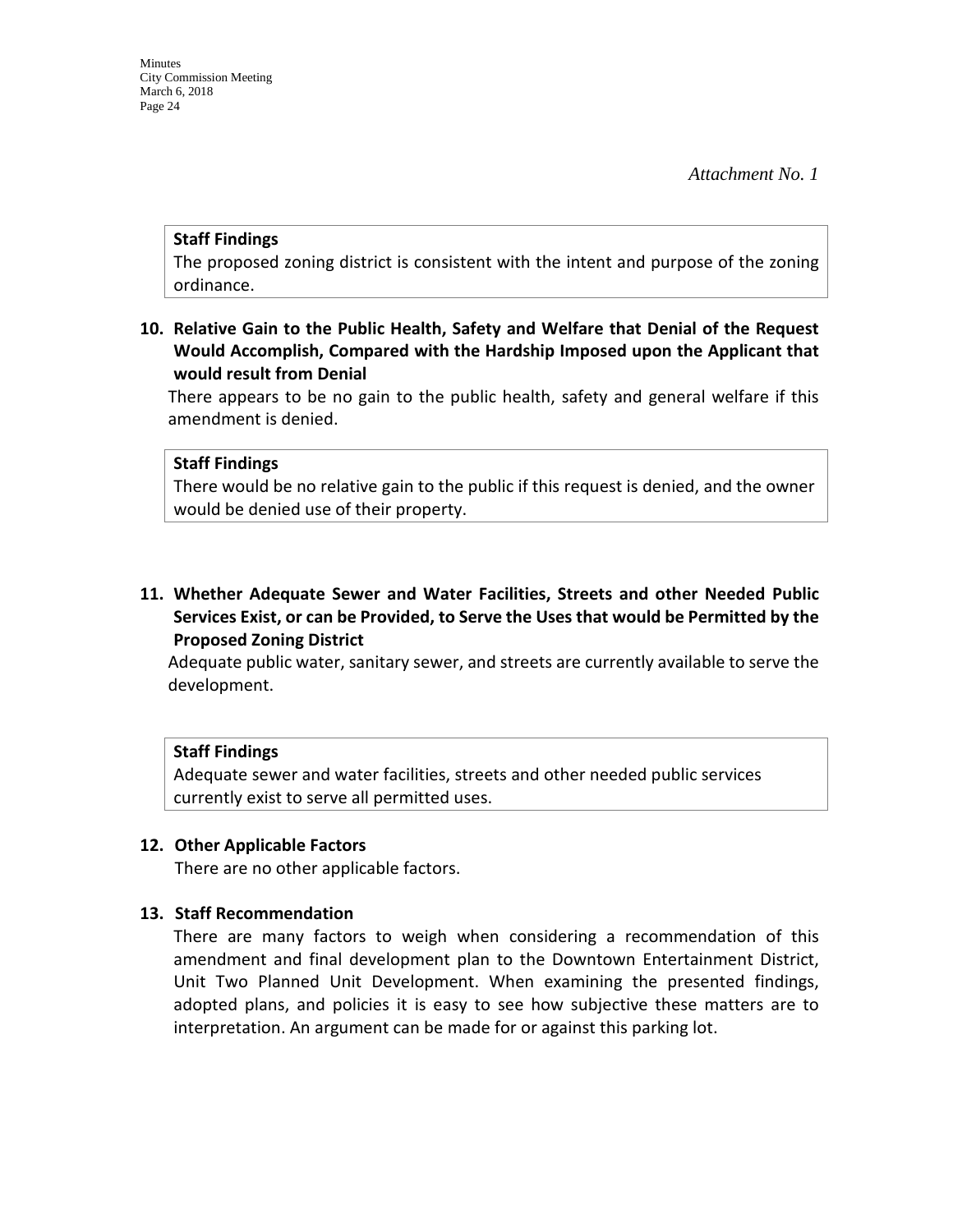#### *Attachment No. 1*

For example, the Comprehensive Plan identifies a long-term goal for Downtown of achieving continued stability and vitality (CH 11). Will a new parking lot contribute to the stability and vitality of Downtown? It is hard to say yes when we already have over 200 under-utilized parking spaces in Downtown. But on the other hand, we have a vacant lot that is not being developed because of the current soft real estate market in Manhattan. Plus we have office space that is not able to keep its tenants. Allowing the development of a parking lot will increase the property tax revenue on the lot, and a strategically placed parking lot could help bring in new tenants.

But ultimately, this proposed amendment is for a temporary parking lot. The owner has every intention of marketing this property for development that matches the Preliminary Development Plan of this PUD. And when a prospective partner is found, the owner would like to, at that time, re-purpose the parking lot to allow for the development of a mixed-use building. Therefore, after weighing all the factors present, staff recommends approval of this amendment and Final Development Plan.

### **Staff's Conclusion**

Based on the findings found in this Staff Report, City Administration recommends approval of the proposed PUD amendment and the Final Development Plan for the Downtown Entertainment District, Unit Two with the following conditions:

- 1. A temporary parking lot may be permitted on Lot 1 of the Downtown Entertainment District, Unit Two.
- 2. The temporary parking lot must meet the parking lot standards found in Article VII of the Manhattan Zoning Regulations.
- 3. The temporary parking lot, if constructed, must be constructed and landscaped as proposed, and a landscape performance agreement shall be provided between the applicant and the City.

## **ALTERNATIVES**

- 1. Recommend approval of the proposed amendment of Ordinance No. 6804 and the Final Development Plan of Downtown Entertainment District, Unit Two, Planned Unit Development with conditions listed in the staff report, stating the basis for such recommendation.
- 2. Recommend approval of the proposed amendment of Ordinance No. 6804 and the Final Development Plan of Downtown Entertainment District, Unit Two, Planned Unit Development, and modify the conditions, and any other portions of the proposed PUD